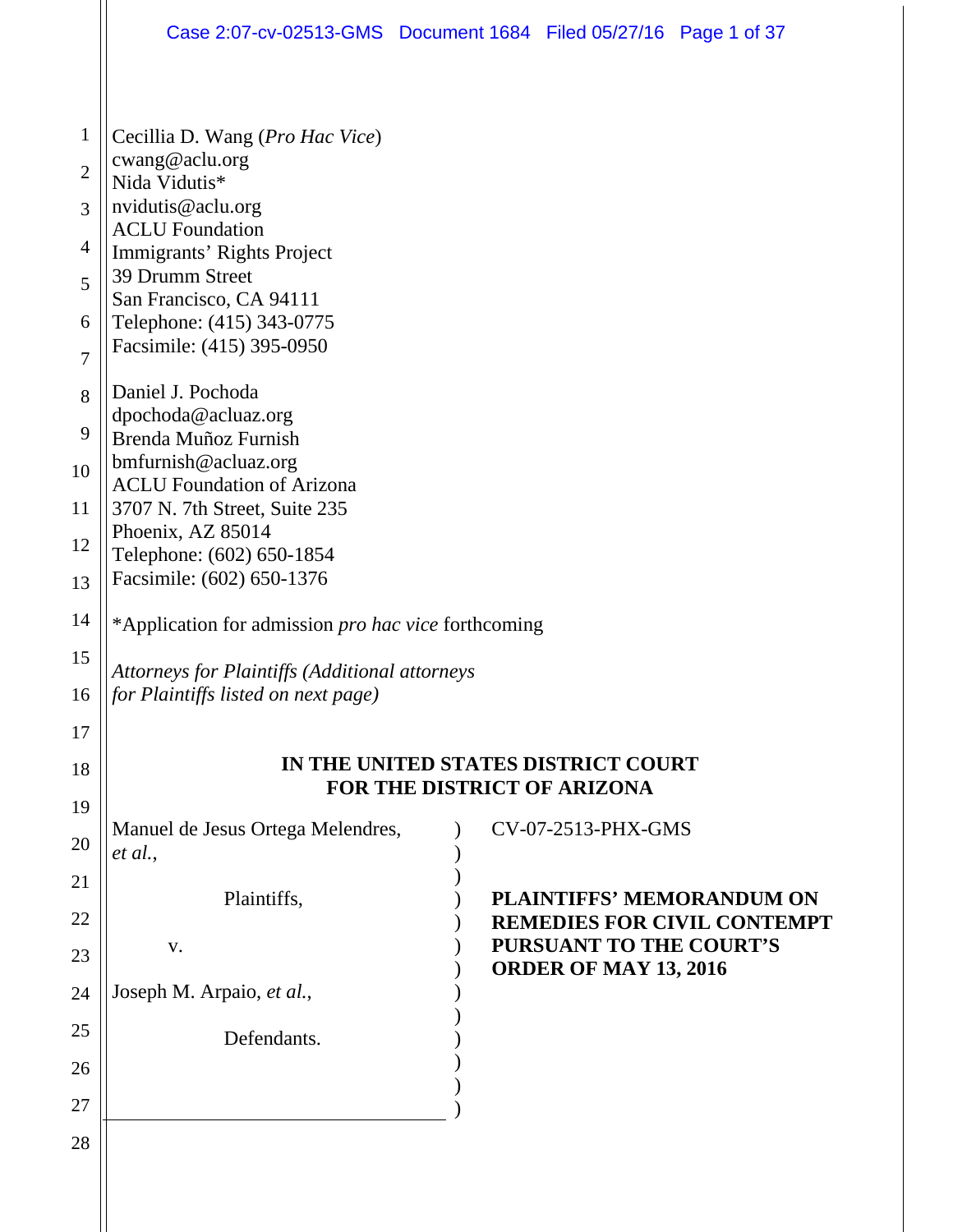## Additional Attorneys for Plaintiffs:

| $\overline{2}$<br>3<br>4<br>5<br>6<br>7<br>8 | Andre I. Segura ( <i>Pro Hac Vice</i> )<br>asegura@aclu.org<br><b>ACLU</b> Foundation<br>Immigrants' Rights Project<br>125 Broad Street, 17th Floor<br>New York, NY 10004<br>Telephone: (212) 549-2676<br>Facsimile: (212) 549-2654                          | Jorge M. Castillo ( <i>Pro Hac Vice</i> )<br>jcastillo@maldef.org<br>Julia Gomez*<br>jgomez@maldef.org<br>Mexican American Legal Defense and<br><b>Educational Fund</b><br>634 South Spring Street, 11th Floor<br>Los Angeles, CA 90014<br>Telephone: (213) 629-2512<br>Facsimile: (213) 629-0266 |
|----------------------------------------------|--------------------------------------------------------------------------------------------------------------------------------------------------------------------------------------------------------------------------------------------------------------|---------------------------------------------------------------------------------------------------------------------------------------------------------------------------------------------------------------------------------------------------------------------------------------------------|
| 9<br>10<br>11<br>12<br>13                    | Anne Lai ( <i>Pro Hac Vice</i> )<br>alai@law.uci.edu<br>401 E. Peltason, Suite 3500<br>Irvine, CA 92697<br>Telephone: (949) 824-9894<br>Facsimile: (949) 824-0066                                                                                            | James B. Chanin (Pro Hac Vice)<br>jbcofc@aol.com<br>Law Offices of James B. Chanin<br>3050 Shattuck Avenue<br>Berkeley, CA 94705<br>Telephone: (510) 848-4752<br>Facsimile: (510) 848-5819                                                                                                        |
| 14<br>15<br>16<br>17<br>18                   | Stanley Young ( <i>Pro Hac Vice</i> )<br>syoung@cov.com<br>Covington & Burling LLP<br>333 Twin Dolphin Drive, Suite 700<br>Redwood Shores, CA 94065<br>Telephone: (650) 632-4700<br>Facsimile: (650) 632-4800                                                | *Application for admission <i>pro hac vice</i><br>forthcoming                                                                                                                                                                                                                                     |
| 19<br>20<br>21<br>22<br>23<br>24<br>25       | Tammy Albarran (Pro Hac Vice)<br>talbarran@cov.com<br>Lauren E. Pedley ( <i>Pro Hac Vice</i> )<br>lpedley@cov.com<br>Covington & Burling LLP<br><b>One Front Street</b><br>San Francisco, CA 94111<br>Telephone: (415) 591-7066<br>Facsimile: (415) 955-6566 |                                                                                                                                                                                                                                                                                                   |
| 26<br>27<br>28                               |                                                                                                                                                                                                                                                              |                                                                                                                                                                                                                                                                                                   |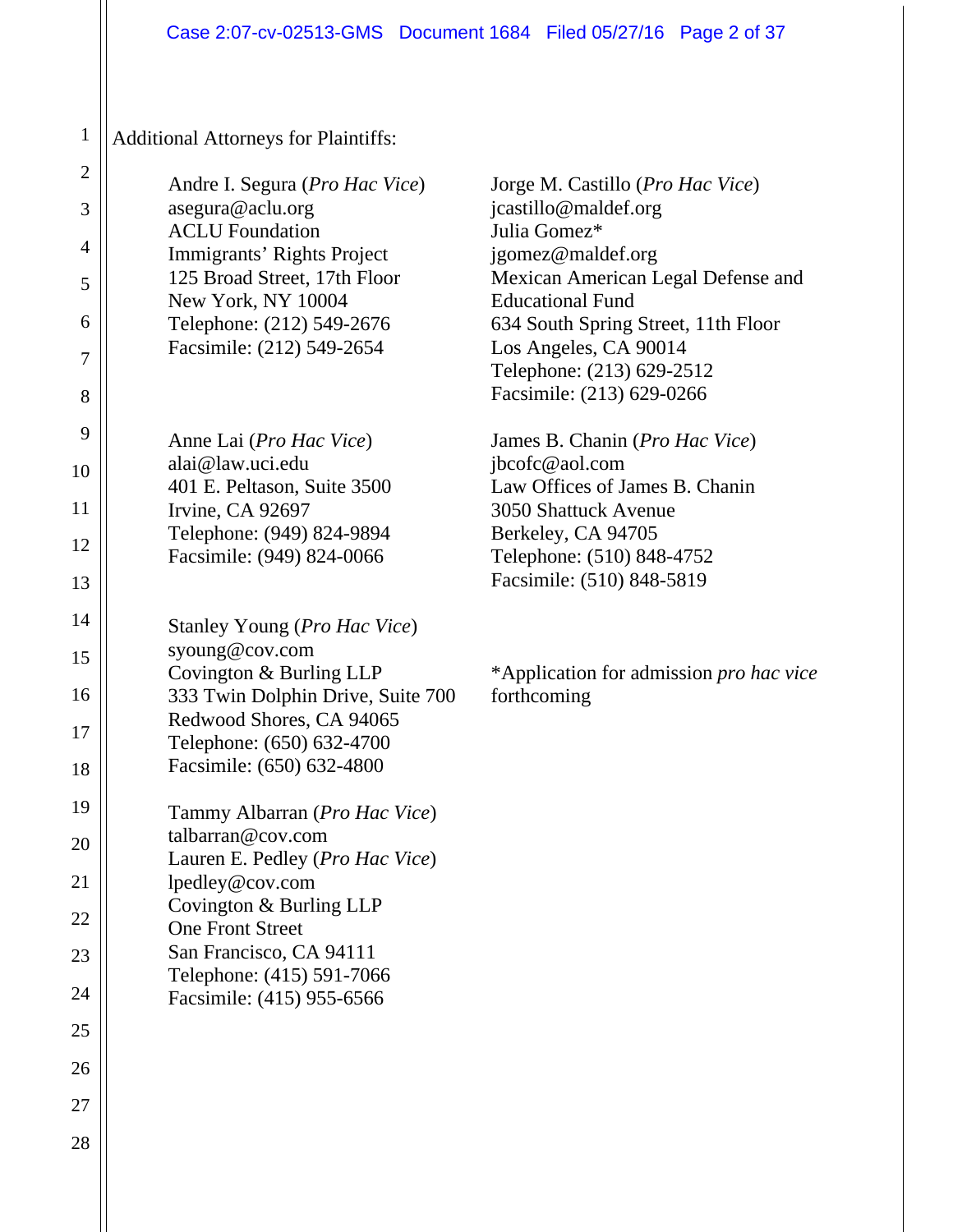1

### **TABLE OF CONTENTS**

| $\overline{2}$ |      |                                                                               |                                                                                                                                              |  |
|----------------|------|-------------------------------------------------------------------------------|----------------------------------------------------------------------------------------------------------------------------------------------|--|
| 3              |      |                                                                               |                                                                                                                                              |  |
| 4              |      |                                                                               |                                                                                                                                              |  |
| 5              |      |                                                                               |                                                                                                                                              |  |
| 6              |      |                                                                               |                                                                                                                                              |  |
| 7              | I.   |                                                                               |                                                                                                                                              |  |
| 8              | II.  | Enlarging the Monitor's Authority in Internal Affairs and Discipline Matters5 |                                                                                                                                              |  |
|                |      | A.                                                                            |                                                                                                                                              |  |
| 9              |      | <b>B.</b>                                                                     |                                                                                                                                              |  |
| 10<br>11       |      | $\mathcal{C}$ .                                                               | Paragraph 905: Future Investigations Relating to the Interests of the Plaintiff                                                              |  |
| 12             | III. |                                                                               |                                                                                                                                              |  |
| 13<br>14       |      | A.                                                                            | Appointment of a New Commander of the Professional Standards Bureau and<br>Barring Personnel Who Have Engaged in Misconduct in IA Cases from |  |
| 15             |      | <b>B.</b>                                                                     | Revision of MCSO's IA and Discipline Policies and Operations Manuals 12                                                                      |  |
| 16             |      |                                                                               | 1.                                                                                                                                           |  |
| 17             |      |                                                                               | 2.                                                                                                                                           |  |
| 18             |      |                                                                               | 3.<br>Ensuring Fair and Consistent Discipline, Including Proper Record-                                                                      |  |
| 19             |      |                                                                               | 4.                                                                                                                                           |  |
| $20\,$<br>21   |      | C.                                                                            | Training Requirements for IA Investigators and Commanders Involved the                                                                       |  |
| 22             |      | D.                                                                            |                                                                                                                                              |  |
| 23             |      | E.                                                                            | Reforms to Investigations of Misconduct by MCSO Personnel that May Be                                                                        |  |
| 24             | IV.  |                                                                               | Modifications to the Supplemental Permanent Injunction To Address Defendants'                                                                |  |
| 25<br>26       |      | A.                                                                            | Setting of Deadlines for Compliance with Supplemental Injunction and                                                                         |  |
| 27             |      | <b>B.</b>                                                                     |                                                                                                                                              |  |
| 28             |      |                                                                               | $\mathbf{i}$                                                                                                                                 |  |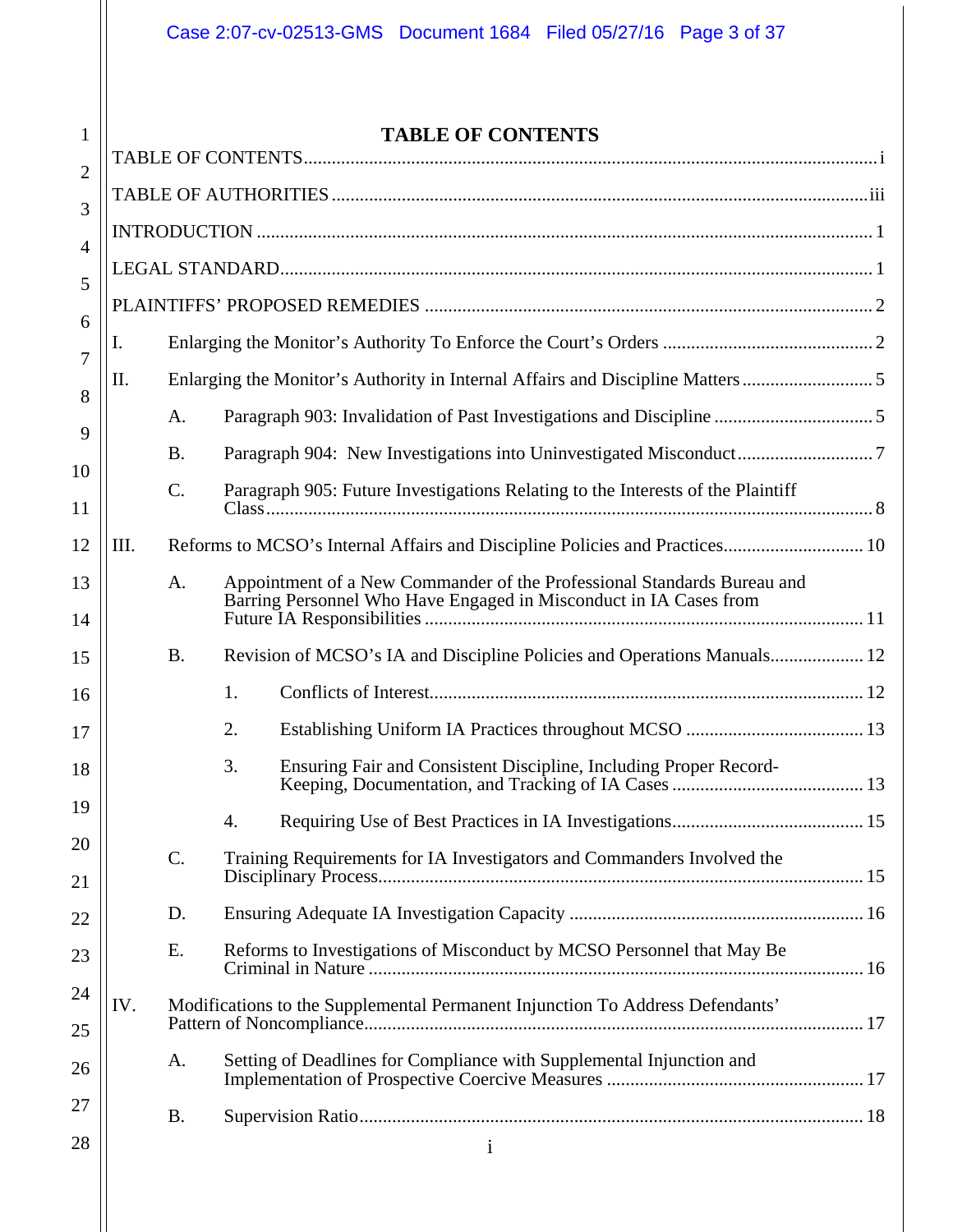## Case 2:07-cv-02513-GMS Document 1684 Filed 05/27/16 Page 4 of 37

| $\mathbf{1}$ |      | C.        |                                                                                     |  |
|--------------|------|-----------|-------------------------------------------------------------------------------------|--|
| 2            |      | D.        | Funding for Outreach Activities of the Community Advisory Board  20                 |  |
| 3            | V.   |           | Compensation for Victims of Defendants' Violations of the Preliminary Injunction 20 |  |
| 4            |      | A.        |                                                                                     |  |
| 5            |      | <b>B.</b> |                                                                                     |  |
| 6            |      |           | 1.                                                                                  |  |
| 7            |      |           | 2.                                                                                  |  |
| 8            |      |           | 3.                                                                                  |  |
| 9            |      |           | 4.                                                                                  |  |
| 10           |      |           | 5.                                                                                  |  |
|              |      |           | 6.                                                                                  |  |
| 11           | VI.  |           |                                                                                     |  |
| 12           | VII. |           |                                                                                     |  |
| 13           |      |           |                                                                                     |  |
| 14           |      |           |                                                                                     |  |
| 15           |      |           |                                                                                     |  |
| 16           |      |           |                                                                                     |  |
| 17           |      |           |                                                                                     |  |
| 18           |      |           |                                                                                     |  |
| 19           |      |           |                                                                                     |  |
| $20\,$       |      |           |                                                                                     |  |
| 21           |      |           |                                                                                     |  |
| $22\,$       |      |           |                                                                                     |  |
| 23           |      |           |                                                                                     |  |
| 24           |      |           |                                                                                     |  |
| 25           |      |           |                                                                                     |  |
| 26           |      |           |                                                                                     |  |
| 27           |      |           |                                                                                     |  |
| 28           |      |           | $\rm ii$                                                                            |  |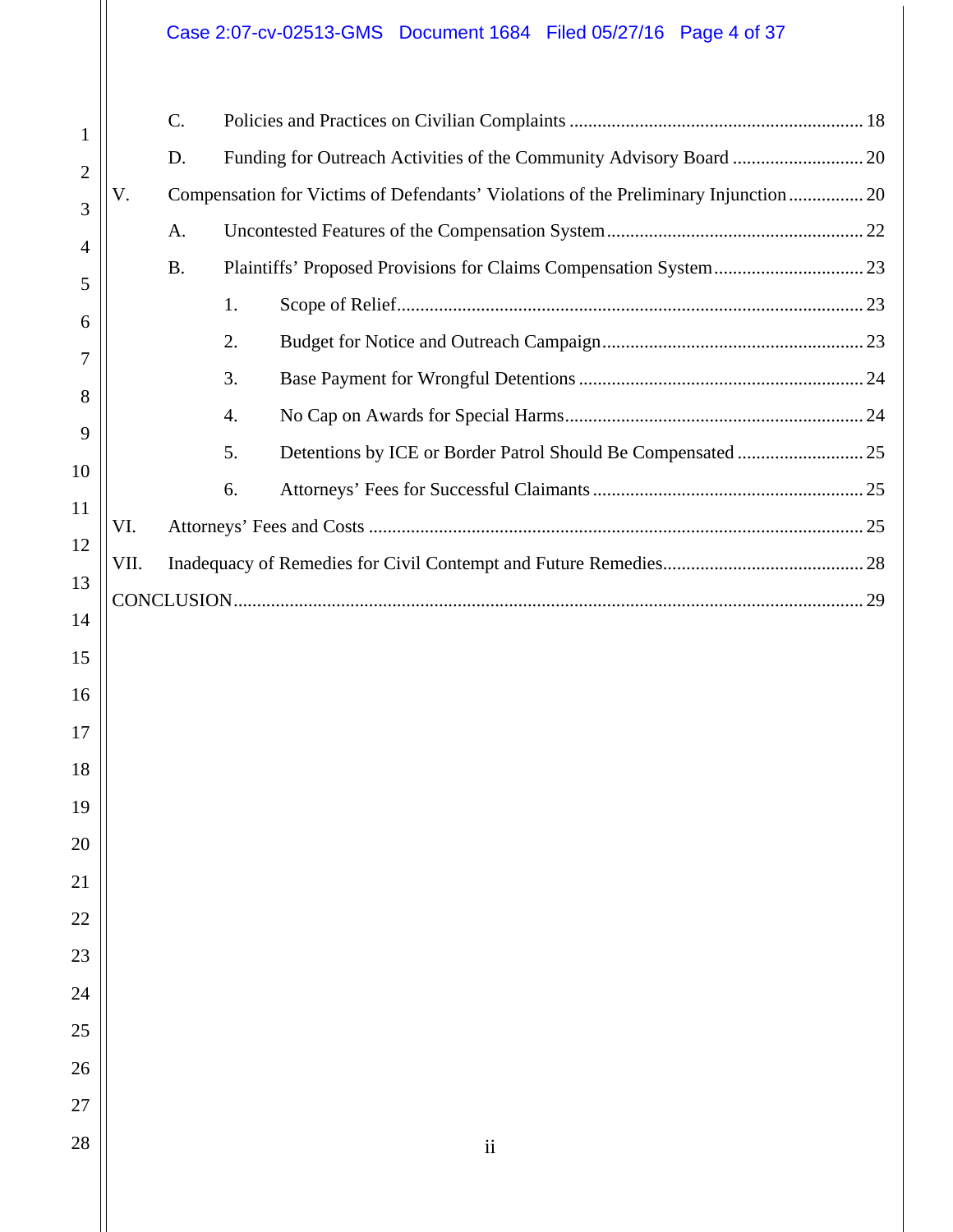## **TABLE OF AUTHORITIES**

#### 2 **Cases**

1

| 3<br>4   | Allen v. City of Oakland., No. 00-CV-4599-TEH, Order re: Compliance Director, Doc. 885 |
|----------|----------------------------------------------------------------------------------------|
| 5        |                                                                                        |
| 6        |                                                                                        |
| 7<br>8   | Campbell v. McGruder, No. 1462-71 (WBB), Findings and Order Appointing Receiver        |
| 9        |                                                                                        |
| 10       |                                                                                        |
| 11       |                                                                                        |
| 12       |                                                                                        |
| 13       |                                                                                        |
| 14<br>15 | Inst. of Cetacean Research v. Sea Shepherd Conservation Soc'y, 774 F.3d 935            |
| 16       |                                                                                        |
| 17       | Kamal v. City of Santa Monica, 221 F.3d 1348, 2000 WL 576433 (9th Cir. 2000)24         |
| 18       |                                                                                        |
| 19       | Koninklijke Philips Elecs. N.V. v. KXD Tech., Inc., 539 F.3d 1039 (9th Cir. 2008)2     |
| 20<br>21 |                                                                                        |
| 22       |                                                                                        |
| 23       |                                                                                        |
| 24       |                                                                                        |
| 25       |                                                                                        |
| 26       |                                                                                        |
| 27       |                                                                                        |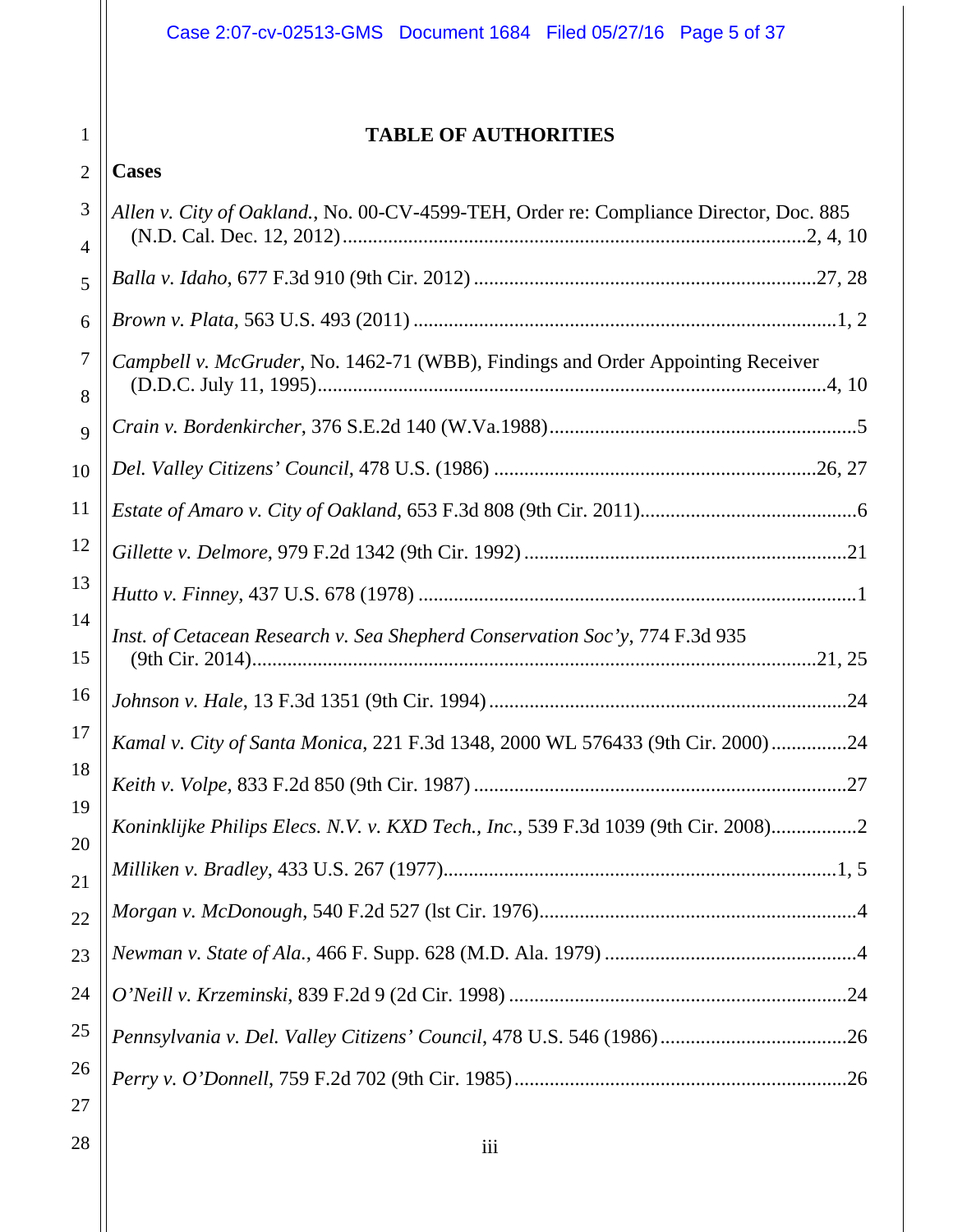| $\mathbf{1}$        | Plata v. Schwarzenegger, No. C01-1351 TEH, 2005 WL 2932253                                |
|---------------------|-------------------------------------------------------------------------------------------|
| $\overline{2}$      |                                                                                           |
| 3                   |                                                                                           |
| $\overline{4}$<br>5 |                                                                                           |
| 6                   |                                                                                           |
| 7                   | Shelburg v. City of Scottsdale Police Dep't, No. CV-09-1800-PHX-NVW, 2010 WL              |
| 8<br>9              | Stone v. City & Cty. of San Francisco, 968 F.2d 850 (9th Cir. 1992)2, 4, 5                |
| 10                  |                                                                                           |
| 11                  | United States v. Jefferson Cty., No. CV-75-S-666-S, Order Appointing Receiver (N.D. Ala.  |
| 12<br>13            | United Steelworkers of Am. v. Milstead, 705 F. Supp. 1426 (D. Ariz. 1988)24               |
| 14                  | Wayne County Jail Inmates, et al. v. Wayne County Chief Executive Officer, 444 N.W.2d 549 |
| 15                  |                                                                                           |
| 16<br>17            |                                                                                           |
| 18                  | <b>Statutes</b>                                                                           |
| 19                  |                                                                                           |
| 20                  |                                                                                           |
| 21                  |                                                                                           |
| 22                  |                                                                                           |
| 23                  | <b>Other Authorities</b>                                                                  |
| 24<br>25            |                                                                                           |
| 26                  |                                                                                           |
| 27                  |                                                                                           |
| 28                  | iv                                                                                        |
|                     |                                                                                           |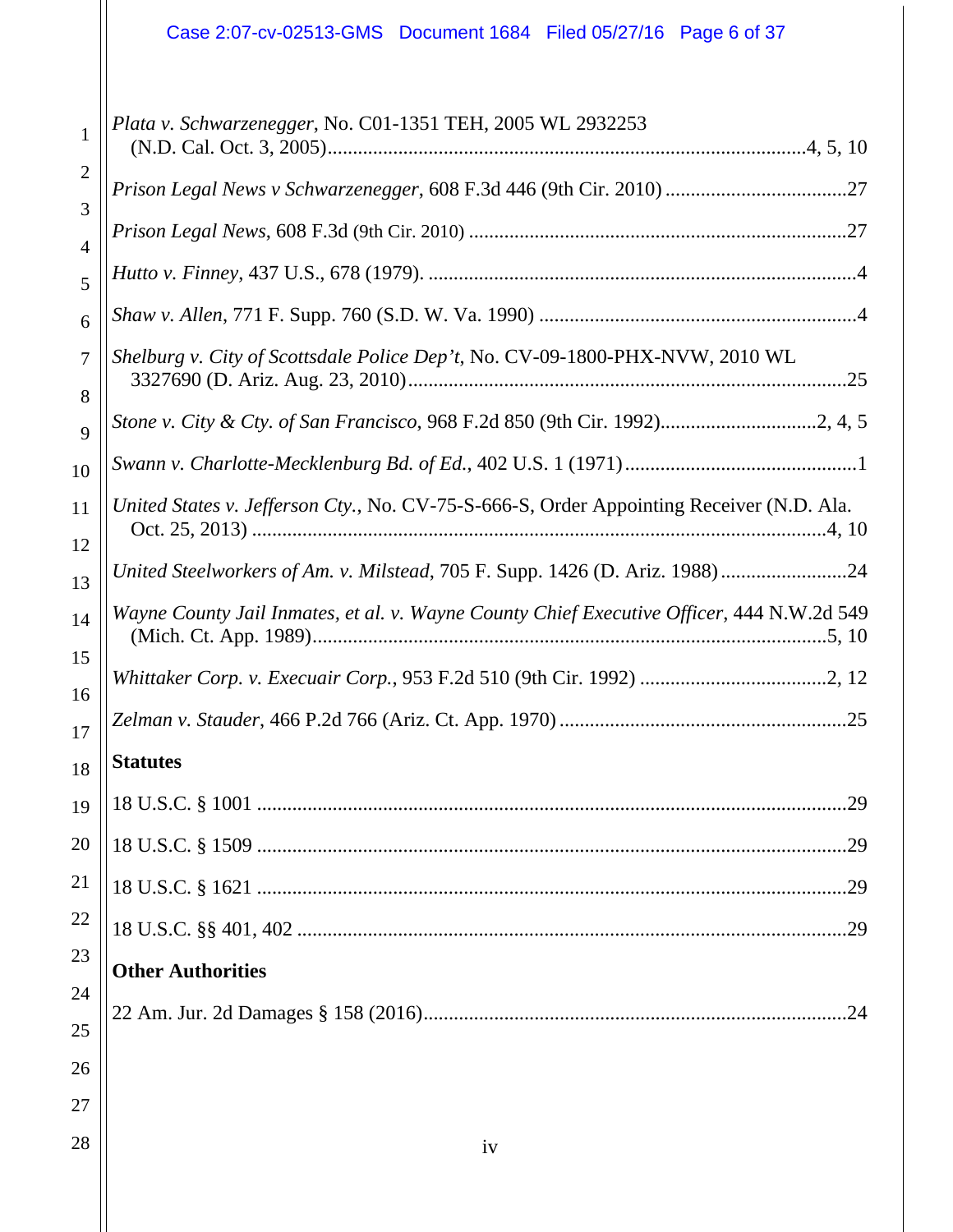#### **INTRODUCTION**

Sheriff Arpaio and Chief Deputy Sheridan, the two top commanders of the Maricopa County Sheriff's Office ("MCSO"), have repeatedly and willfully defied the rule of law and this Court. During the course of the underlying litigation, they spoliated evidence and violated their obligations to preserve and to produce critical evidence. They, along with cocontemnors Sands and Sousa, willfully ignored and circumvented the Court's preliminary injunction order. Since the Court issued its Supplemental Permanent Injunction (Doc. 606) in October 2013, Defendants have openly defied the Court's authority in front of subordinates, repeatedly violated the Court's discovery orders, deliberately misled the Courtappointed Monitor, and willfully subverted MCSO's internal affairs system to evade being held responsible for their misconduct. And even after they were called to account in a civil contempt proceeding, Arpaio and Sheridan continued to flout the rule of law by lying on the witness stand. At the same time, Defendants have engaged in ongoing and gross noncompliance with key provisions of the Supplemental Permanent Injunction (*see infra* at Part I).

In short, for more than eight years, Sheriff Arpaio has defied this Court and his obligations in the litigation. He has proved unwilling to comply with the law. Strong remedies are needed to protect the rights of the Plaintiff class.

19

1

2

3

4

5

6

7

8

9

10

11

12

13

14

15

16

17

18

20

21

22

23

24

25

#### **LEGAL STANDARD**

26 Plaintiffs' requested remedies are well supported by controlling case law. When defendant officials violate court orders, as has been found here, the district court has "broad power to fashion a remedy." *See Swann v. Charlotte-Mecklenburg Bd. of Ed.*, 402 U.S. 1, 16 (1971); *see also Brown v. Plata*, 563 U.S. 493, 511, 516 (2011); *Hutto v. Finney*, 437 U.S. 678, 690 (1978); *Milliken v. Bradley*, 433 U.S. 267, 281-82 (1977). In such cases, and even absent a finding of civil contempt, the district court may order broad injunctive measures, including imposition of detailed institution-wide policies and the transfer of control of the agency to special masters or receivers. *See*, *e.g.*, *Swann*, 402 U.S. at 28; *Plata*, 563 U.S. at

1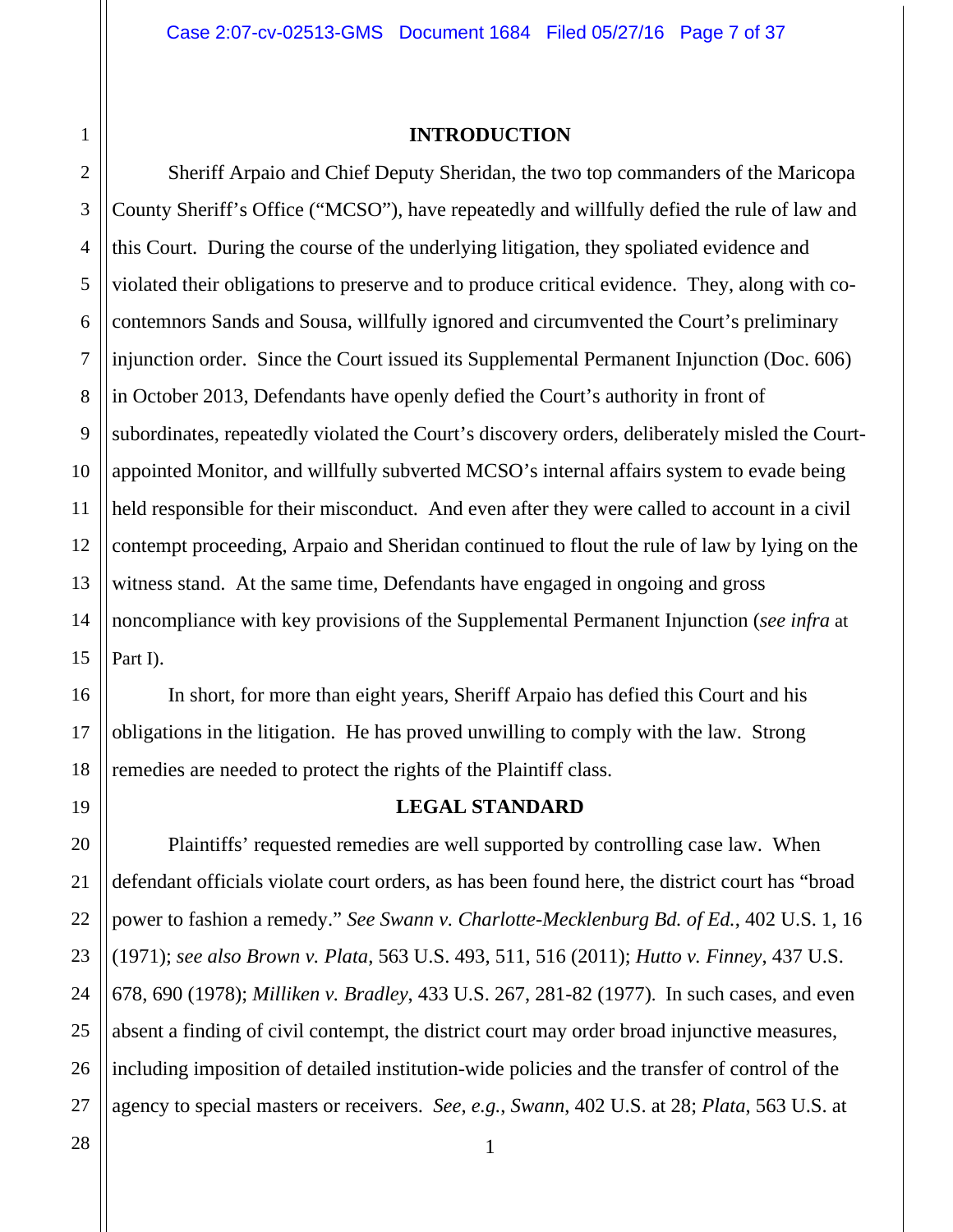1 2 3 4 5 6 7 8 9 10 511; *Stone v. City & Cty. of San Francisco*, 968 F.2d 850, 859 n.18 (9th Cir. 1992); *Allen v. City of Oakland.*, No. 00-CV-4599-TEH, Order re: Compliance Director, Doc. 885 (N.D. Cal. Dec. 12, 2012) (copy attached hereto at Tab 1). As discussed below, such injunctive relief may include barring the contemnor from engaging in certain work or responsibilities until he or she demonstrates the ability to comply with court orders. *See, e.g., Whittaker Corp. v. Execuair Corp.*, 953 F.2d 510, 518 (9th Cir. 1992) (citing *Lance v. Plummer*, 353 F.2d 585, 592 (5th Cir. 1965)). Remedies for civil contempt may also include compensatory damages to the victims of the violations, prospective fines that can be purged by compliance, and attorneys' fees and costs. *See*, *e.g.*, *Koninklijke Philips Elecs. N.V. v. KXD Tech., Inc.*, 539 F.3d 1039, 1042-43 (9th Cir. 2008); *see also infra* Part VI.

#### **PLAINTIFFS' PROPOSED REMEDIES**

#### **I. Enlarging the Monitor's Authority To Enforce the Court's Orders**

Defendants' willful contempt on three counts is part of a larger and ongoing pattern of intentional violations of the Court's orders and Sheriff Arpaio's and Chief Deputy Sheridan's avowed resistance to the Court's authority. Findings of Fact (Doc. 1677) ("Contempt Findings") at 1-3. As a remedy for the civil contempt, the Court should grant the Monitor additional powers to command directly the implementation of measures needed to bring the MCSO into compliance with the Court's prior orders.

19 Defendants' egregious and continuing noncompliance with the Court's orders, including key portions of the Supplemental Permanent Injunction, poses a continuing danger to class members. The Court-appointed Monitor's Seventh Report (Doc. 1667), which covers the period from October to December 2015, demonstrates that Defendants have violated numerous deadlines in the Supplemental Permanent Injunction and that the overall pace of compliance with the Supplemental Permanent Injunction is unacceptably slow. As of the end of 2015, MCSO's Phase 1 compliance—which looks only to whether courtmandated policies and procedures have been promulgated and whether personnel have been trained on those policies and procedures—stood at only 61%, despite the passage of more

11

12

13

14

15

16

17

18

20

21

22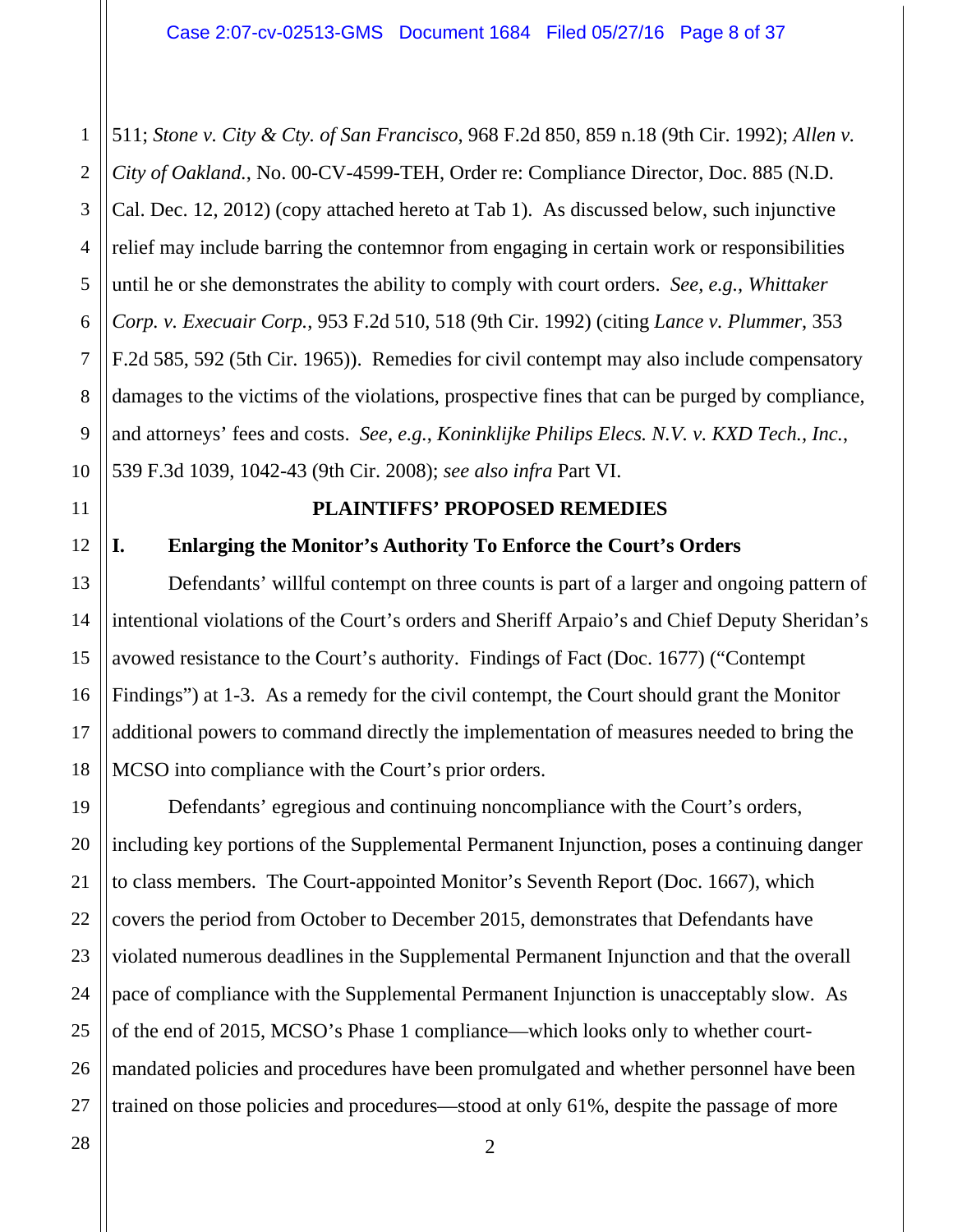1 2 3 4 5 6 7 8 9 10 11 12 13 14 15 16 17 18 19 20 21 22 23 24 25 26 27 than two years since the Court issued the Supplemental Permanent Injunction. Seventh Report at 9. MCSO has reached only 38% Phase 2 compliance, which measures actual compliance with the court-mandated policies. *Id.* Moreover, the Seventh Report indicates that MCSO improved its Phase 1 compliance by only 4% over the previous quarter, and improved its Phase 2 compliance by only 1%. *Compare* Seventh Report at 9 *with* Monitor's Sixth Report (Doc. 1621) at 8. This pace is unacceptable. The details behind the bare percentage points are even more troubling, as Defendants have missed, by a margin of *years*, firm deadlines imposed by the Court for completion of key tasks in the Supplemental Permanent Injunction. To list only a few examples: Defendants were to complete an initial training for MCSO supervisors within 180 days of the effective date of the Supplemental Permanent Injunction—that is, by March 31, 2014. To date, more than two years after that court-imposed deadline, that supervisors' training has not been given. Seventh Report at 55-56. The Supplemental Permanent Injunction (¶ 61) provided that body-worn cameras should have been issued to all patrol vehicles that make traffic stops within two years of the effective date, or by October 2, 2015. But by the end of 2015, Defendants had only fully implemented body-worn cameras in a single patrol district, and their draft operational manual on body-worn cameras had not been approved by the Monitor. *Id.* at 85, 87-88. Moreover, Defendants went ahead and implemented a training on bodyworn cameras even though the Monitor had not approved the lesson plan. After observing the training, the Monitor noted that Defendants' failure to address the Monitor's concerns in the training program may lead to failures to comply with policy in the field. Seventh Report at 58. Defendants are required to conduct periodic analyses of traffic stop data to determine if there are warning signs or indicia of racial profiling or improper conduct by deputies. Supplemental Permanent Injunction ¶ 64. The Monitor's Seventh Report (at 88-90) details Defendants' numerous delays and failures to provide timely information relating to this requirement. Defendants had not achieved even Phase 1 compliance by the end of 2015, violating the Supplemental Permanent Injunction's deadline for full compliance within 180 days of the effective date (¶¶ 50, 52), or March 31, 2014. Based on these failures to comply with basic provisions of the Supplemental Permanent Injunction more than two years after the deadlines set, and the record of the contemnors' willful defiance of the Court's orders, it is clear that typical measures of remediation have proven ineffective and the existing powers of the Monitor "to assist with implementation of, and assess compliance with" the Injunction are inadequate. The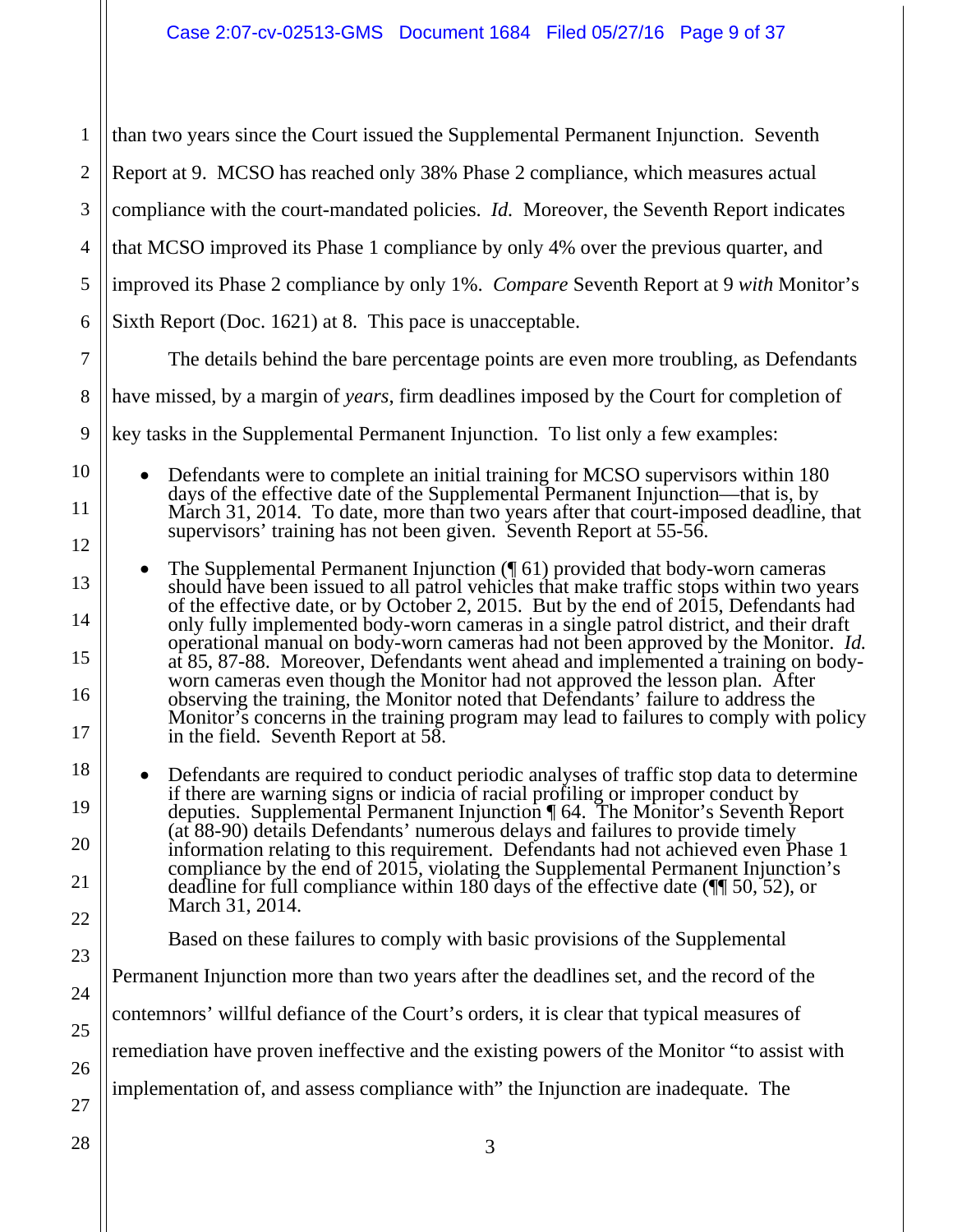1 2 3 4 5 6 Supplemental Permanent Injunction should therefore be modified to permit the Monitor to directly command the implementation of those measures needed to bring the MCSO into compliance with the Court's orders, including but not limited to: directing MCSO personnel to take specific actions to achieve compliance, the assignment of specific individuals in or out of MCSO units charged with compliance tasks, and the expenditure of resources necessary to achieve compliance.

7 8 9 Courts have ordered such authority, and more, in similar circumstances, using their "broad equitable remedial powers" to enforce and effectuate their orders and judgments. *Stone,* 968 F.2d at 861. "[F]ederal courts are not reduced to issuing injunctions against state officers and hoping for compliance." *Plata v. Schwarzenegger*, No. C01-1351 TEH, 2005 WL 2932253, at \*23-25 (N.D. Cal. Oct. 3, 2005) (quoting *Hutto v. Finney*, 437 U.S., 678, 690 (1979)). Indeed, under similar circumstances where an agency has failed to comply with an injunction and institutional commanders have demonstrated their lack of leadership, courts have imposed the more drastic remedy of a receivership. *See id.*; *Allen v. City of Oakland*, No. 00-CV-4599-TEH, Doc. 885, at 4-6 (giving Compliance Director expanded power over personnel decisions as remedy to police department's lack of progress on injunction, on consent of parties); *Campbell v. McGruder*, No. 1462-71 (WBB), Findings and Order Appointing Receiver, at 7-10 (D.D.C. July 11, 1995) (copy attached hereto at Tab 3) (endowing receiver with broad power to create system and procedures to ensure compliance with injunction); *United States v. Jefferson Cty.*, No. CV-75-S-666-S, Order Appointing Receiver, at 1-10 (N.D. Ala. Oct. 25, 2013) (copy attached hereto at Tab 4) (appointing receiver with power over county personnel board after finding defendant county to be in civil contempt of injunction); *Shaw v. Allen*, 771 F. Supp. 760, 764 (S.D. W. Va. 1990) (appointing receiver to "devise and implement such plans and procedures as shall be necessary to ensure that the basic privileges and rights of inmates are recognized and observed"); *Newman v. State of Ala.*, 466 F. Supp. 628, 635 (M.D. Ala. 1979); *Morgan v. McDonough*, 540 F.2d 527, 533 (lst Cir. 1976); *Wayne County Jail Inmates, et al. v. Wayne*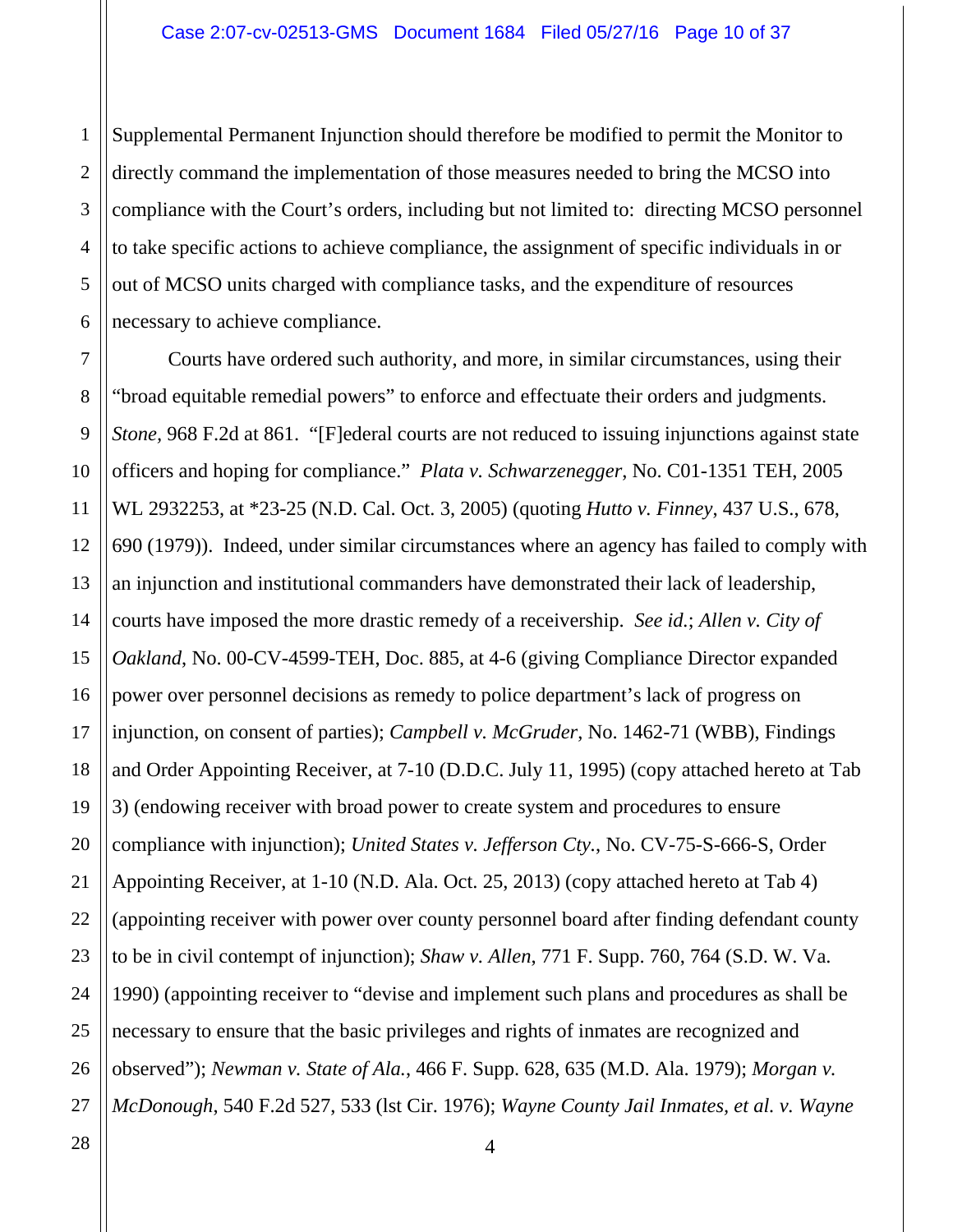1 2 *County Chief Executive Officer*, 444 N.W.2d 549, 560–61 (Mich. Ct. App. 1989); *Crain v. Bordenkircher*, 376 S.E.2d 140, 143 (W.Va.1988).

**II. Enlarging the Monitor's Authority in Internal Affairs and Discipline Matters**  The Court has found that Sheriff Arpaio and his designees have subverted MCSO's internal affairs ("IA") and discipline system "to avoid accountability for themselves, their protégés, and those who have implemented their flawed policies" and continue to attempt to conceal wrongdoing. Contempt Findings ¶ 889. Plaintiffs urge that the Court order the remedies described in Paragraphs 903, 904, and 905 of the contempt findings, and that all decision-making responsibility for those categories of investigations, including discipline, be given to the Monitor. $<sup>1</sup>$ </sup>

16 17 18 19 20 21 22 The Court should also suspend the authority of Sheriff Arpaio or any of his designees to alter in any way the findings of policy violations or disciplinary decisions with respect to any of these investigations. Permitting the Sheriff to retain that authority would likely render these investigations futile, as demonstrated above by previously mishandled investigations. Removing this authority from Sheriff Arpaio is well within the Court's inherent power to "invoke the weight of the judicial authority if state and local authorities, who have the primary responsibility for curing constitutional violations, fail in their affirmative obligations." *See Milliken*, 433 U.S. at 281 (citation omitted). "[F]ederal courts possess whatever powers are necessary to remedy constitutional violations because they are charged with protecting these rights." *Stone*, 968 F.2d at 861. This includes the transfer of decisionmaking control to an independent authority. *See, e.g.*, *Plata*, 563 U.S. at 511; *Swann*, 402 U.S. at 28.

#### **A. Paragraph 903: Invalidation of Past Investigations and Discipline**

Plaintiffs urge that all "past investigations, disciplinary decisions, and/or grievance decisions found to be insufficient, invalid, or void" in the Court's findings should be re-

28

23

24

<sup>26</sup> 27  $\overline{1}$  $<sup>1</sup>$  If the Court is inclined to order that authority over any of these categories of investigations be</sup> placed with someone other than the Monitor, Plaintiffs respectfully request the opportunity to nominate candidates.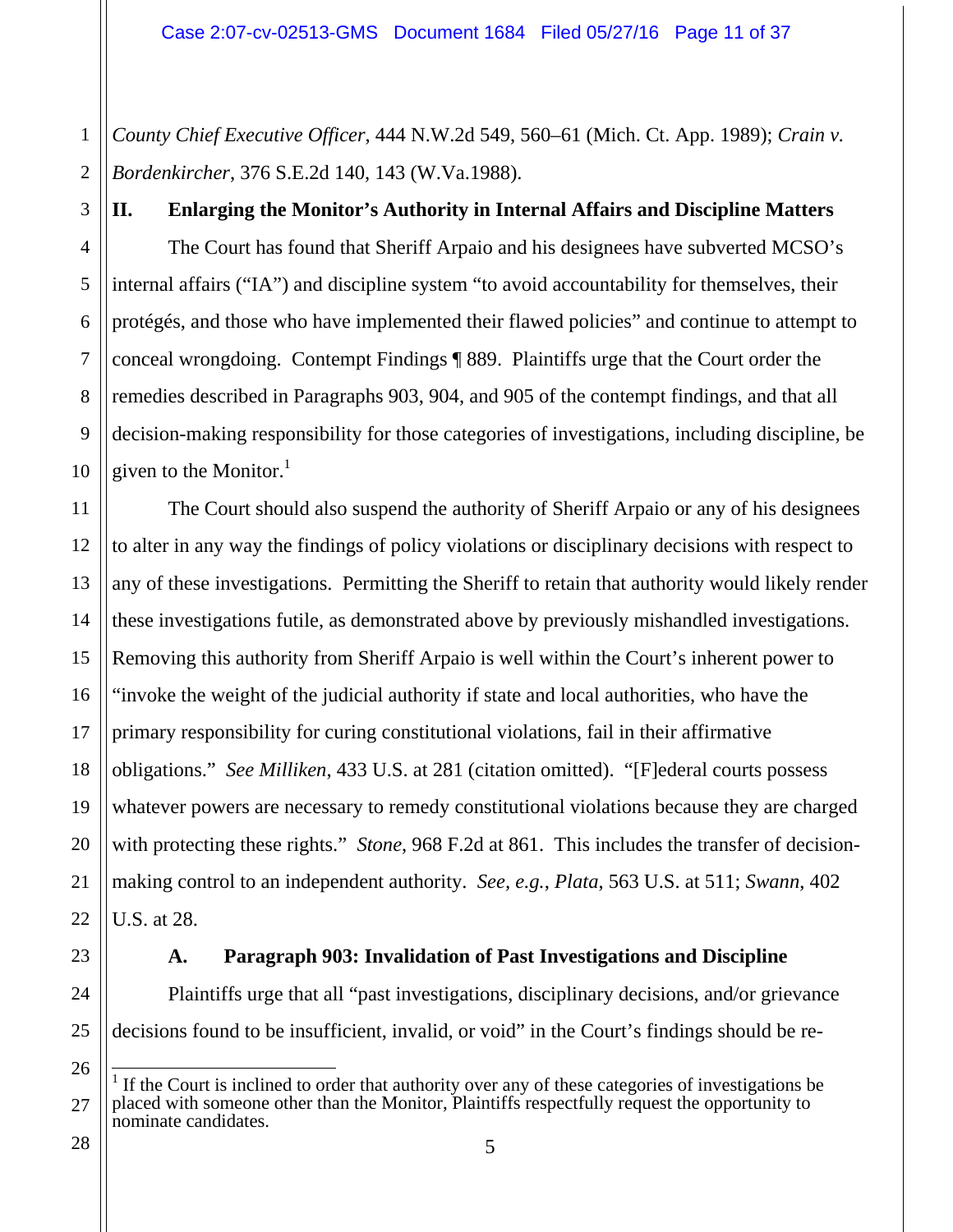1 2 3 4 5 6 7 8 9 10 11 12 investigated and re-determined by the Monitor. Plaintiffs propose that all cases listed in Defendants' current spreadsheet of "Armendariz-related" IA cases, Doc. 1673-1, including those that remain open, Doc. 1674 (under seal), should be included in this category for reinvestigation and re-determination. These cases were infected by the participation of Captain Bailey, who had a conflict of interest as a former commander over most of the principals in those cases and who was found by this Court to have misled the Monitor, Contempt Findings ¶ 711, and Chief Deputy Sheridan, who appointed Bailey and was the ultimate authority over all of those cases, *id*. ¶ 889. Given the numerous instances of biaseddecision making, intentional manipulation, and negligent mishandling during IA investigations and disciplinary proceedings by Chief Deputy Sheridan, who remains Sheriff Arpaio's designee for IA and discipline matters, Plaintiffs have no confidence in the integrity of any of these investigations.

13 14 The process for redoing past deficient investigations and completing new investigations must be completed in a timely fashion. It has now been more than two years since much of the underlying misconduct came to light and finally resolving these IA cases is necessary to safeguard the interests of the Plaintiff class.<sup>2</sup> Aside from imposing discipline where warranted, an immediate, open, and thorough investigation of the misconduct is needed to root out systemic problems and to prevent recurrences of similar conduct in the future. Findings of misconduct can inform the remedies necessary to correct past practices

15

<sup>17</sup> 18 19 20 21 22 23

<sup>24</sup> <sup>2</sup> To the extent that Defendants or any employee subject to these investigations contend that the statutory scheme set forth in Ariz. Rev. Stat. § 38-1101, *et seq*.— including the requirement that employers make a good faith effort to complete investigations within 180 days ( $\S$  38-1110) prevents the issuance of discipline in these cases, that argument has been rejected by this Court. Doc. 795 at 20-21. First, the statute has not prevented MCSO from issuing discipline in some IA cases beyond the 180-day period. Contempt Findings ¶ 716. And in any event, investigations conducted by an independent authority, such as the Monitor, "are not investigations conducted by an 'employer' and do not implicate the statutory protections." Doc. 795 at 20. Any discipline issued as

<sup>25</sup> a result of these investigations would be pursuant to this Court's inherent powers to ensure compliance with its own orders and to cure constitutional violations. Further, there is evidence that the timing on certain investigations was manipulated by MCSO officials so as to create a

<sup>26</sup> 27 justification to impose no (or very minor) discipline. Contempt Findings ¶ 578. MCSO should be estopped from using such misconduct to its own benefit. *See*, *e.g.*, *Estate of Amaro v. City of Oakland*, 653 F.3d 808, 813-15 (9th Cir. 2011). There is no justification for preventing the issuance

of discipline under the order of this Court.

<sup>28</sup>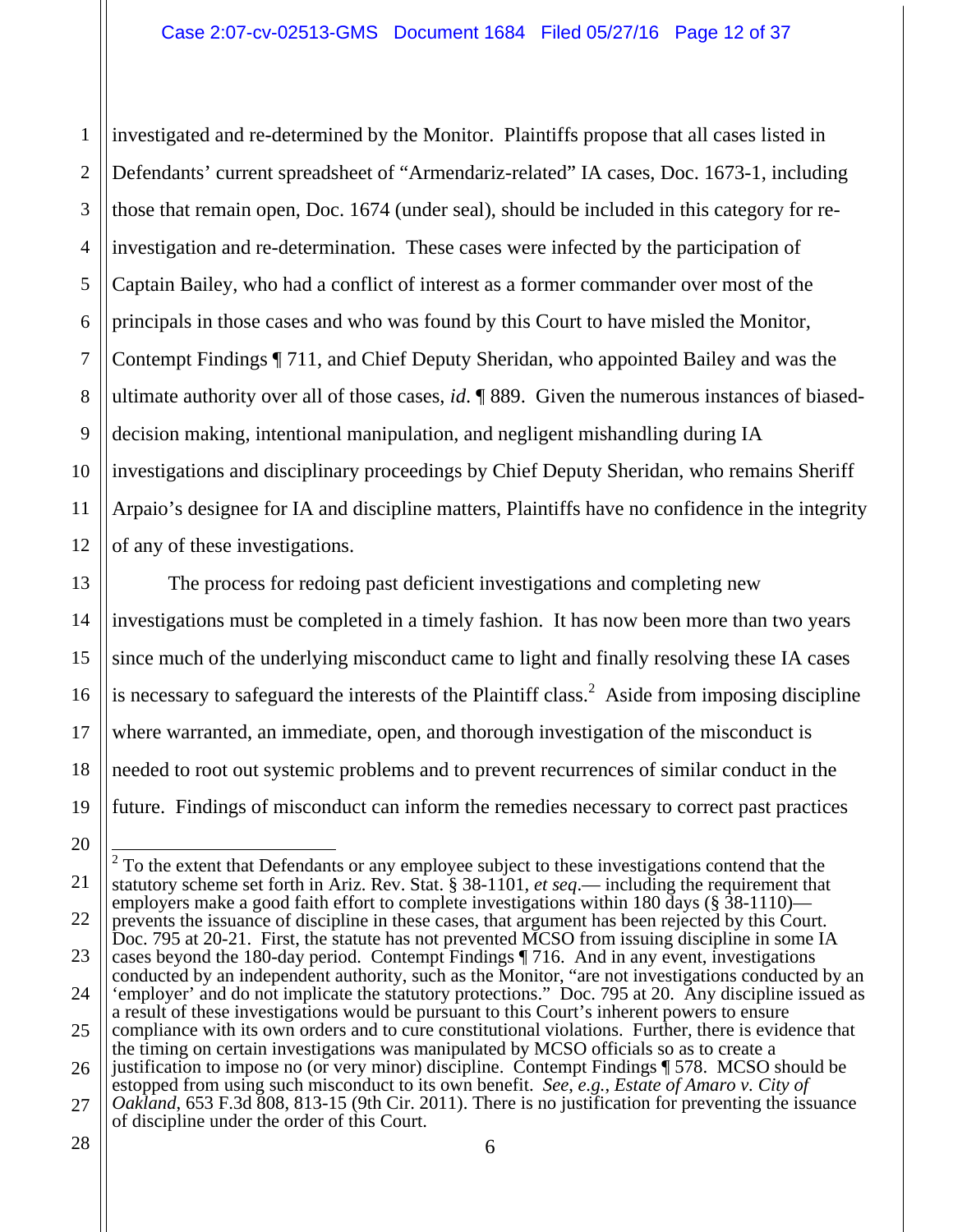and to prevent further harm to the Plaintiff class, and should be taken into consideration in any future disciplinary proceedings against deputies who are found to have violated MCSO policy or other laws. These findings would also permit Plaintiffs to seek other relief, including the exclusion of employees found to have engaged in certain misconduct from positions and responsibilities that can expose members of the Plaintiff class to wrongdoing.

1

2

3

4

5

6

7

8

9

10

11

13

14

15

16

17

#### **B. Paragraph 904: New Investigations into Uninvestigated Misconduct**

Plaintiffs urge that the Monitor should undertake an investigation of all uninvestigated misconduct that has been revealed to date, including incidents involving any harm to the interests of the Plaintiff class, policy violations in the handling of internal investigations, and untruthfulness during or in connection with these proceedings. This must include at a minimum, the following areas of investigation:

12 (1) The mishandling of internal investigations by Chief Deputy Sheridan, Captain Bailey, Sergeant Tennyson, Detective Zebro, and any other employee who the Monitor determines to have played a role in the deficient investigations. These violations include but are not limited to the manipulation of timing on investigations to influence discipline, biased decision-making, improper investigative techniques, and the deliberate or negligent mishandling of investigations.

18 19 20 21 22 23 24 (2) All uninvestigated incidents of untruthfulness set forth in the Court's May 13, 2016 Order, including misstatements made to the Court by Chief Deputy Sheridan (Contempt Findings ¶¶ 87, 229-30, 326, 333-39, 348, 385, 816, 823), Chief Trombi (*id.* ¶¶ 517, 521), and Captain Bailey (*id.* ¶¶ 342, 348). The handling of the 1,459 IDs by Sheridan, Bailey, and others should also be investigated.<sup>3</sup> *Id.*  $\P$  294-348. Investigations must also be opened for any MCSO personnel who claimed that confiscated IDs were used for training purposes, to determine whether those statements were untruthful. *Id.* ¶ 638.

25 26 27  $\overline{a}$ <sup>3</sup> To the extent that members of the Monitor team were involved in the events underlying this investigation or others, those individuals have been walled off from others on the Monitor team pursuant to pursuant to the Court's November 20, 2014 Order (Doc. 795) at 18, and should remain walled off from those members of the Monitor team with responsibility for these new investigations.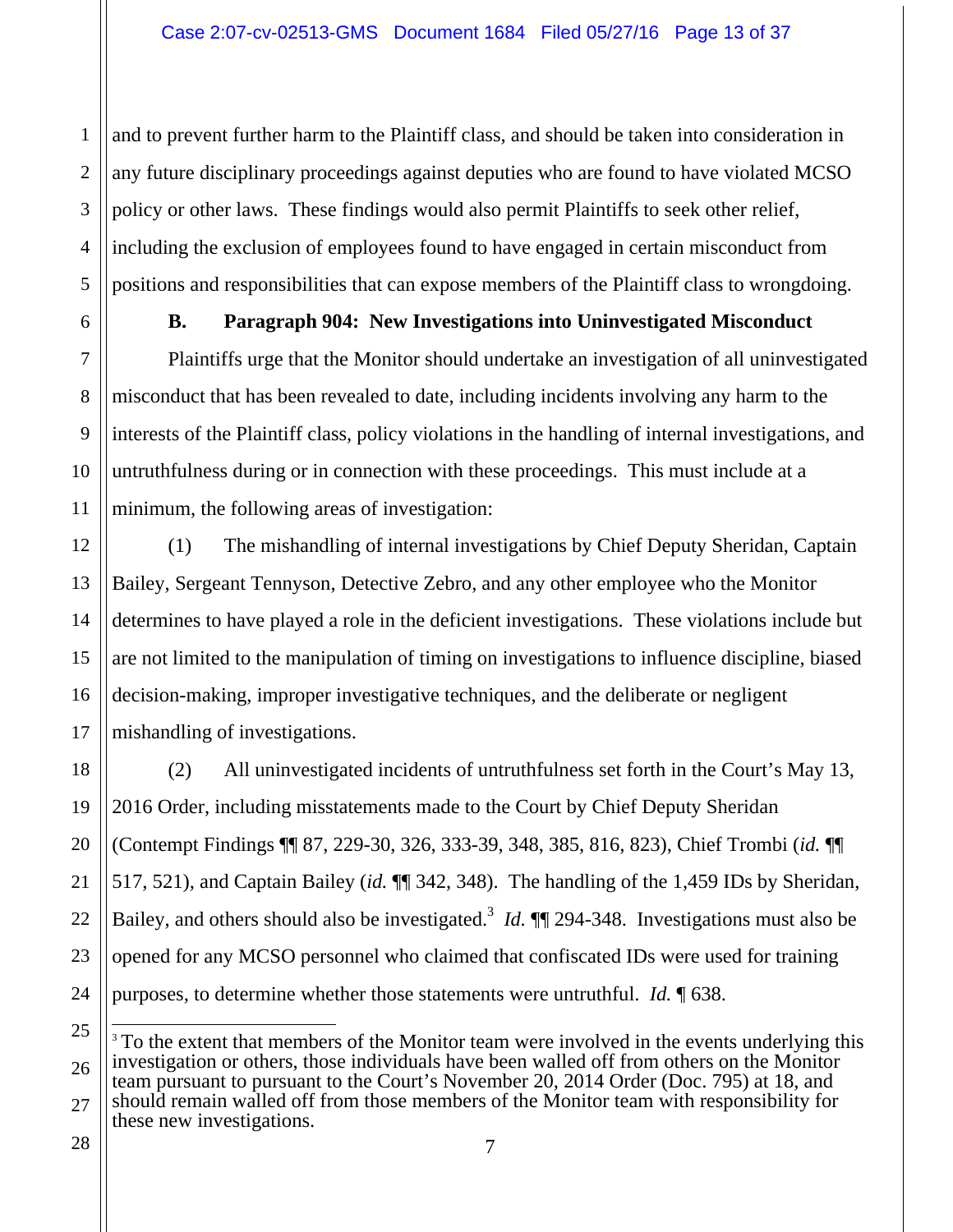(3) Property that may have been improperly seized or inventoried and not been investigated to date. As found by the Court, "MCSO initiated investigations into only 28 of over a thousand items of personal property found at Deputy Armendariz's house." *Id.* ¶ 720. Investigations of all other improperly handled items, including IDs, license plates, drugs, weapons, credit cards, bank cards, cell phones, and money must be conducted.

(4) The mishandling of the Court's May 14, 2014 Order by Chief Deputy Sheridan and Chief Trombi. *Id.* ¶ 233.

(5) Detective Frei's mishandling of property and attempting to destroy evidence relating to his investigation. *Id.* ¶¶ 699-700.

(6) Uninvestigated possible misconduct in the IA investigation of Mary Ann McKessy's allegations about Detective Mackiewicz, including the conflict of interest in the participation of Chief Deputy Sheridan, Captain Bailey, and Sergeant Tennyson, in the investigation of their friend, and whether that conflict actually affected the IA investigation. *Id*. ¶¶ 766-825.

For incidents in which the Court's findings provide a sufficient factual basis to demonstrate a policy violation, Plaintiffs request that the Monitor determine appropriate discipline based on the Court's findings without any further investigation or delay. Employees subject to such adverse findings would still be entitled to any post-disciplinary procedures.

#### **C. Paragraph 905: Future Investigations Relating to the Interests of the Plaintiff Class**

Plaintiffs urge the Court to order that the Monitor have final approval and discipline authority in all IA cases involving policy violations bearing on issues related to this case, including all potential policy violations relating to improper detentions, racial bias, immigration enforcement, and the confiscation of property. Proper internal oversight over these matters must be undertaken by an independent authority without regard to whether the victim is a specifically member of the Plaintiff class. Because the facts found by the Court

1

2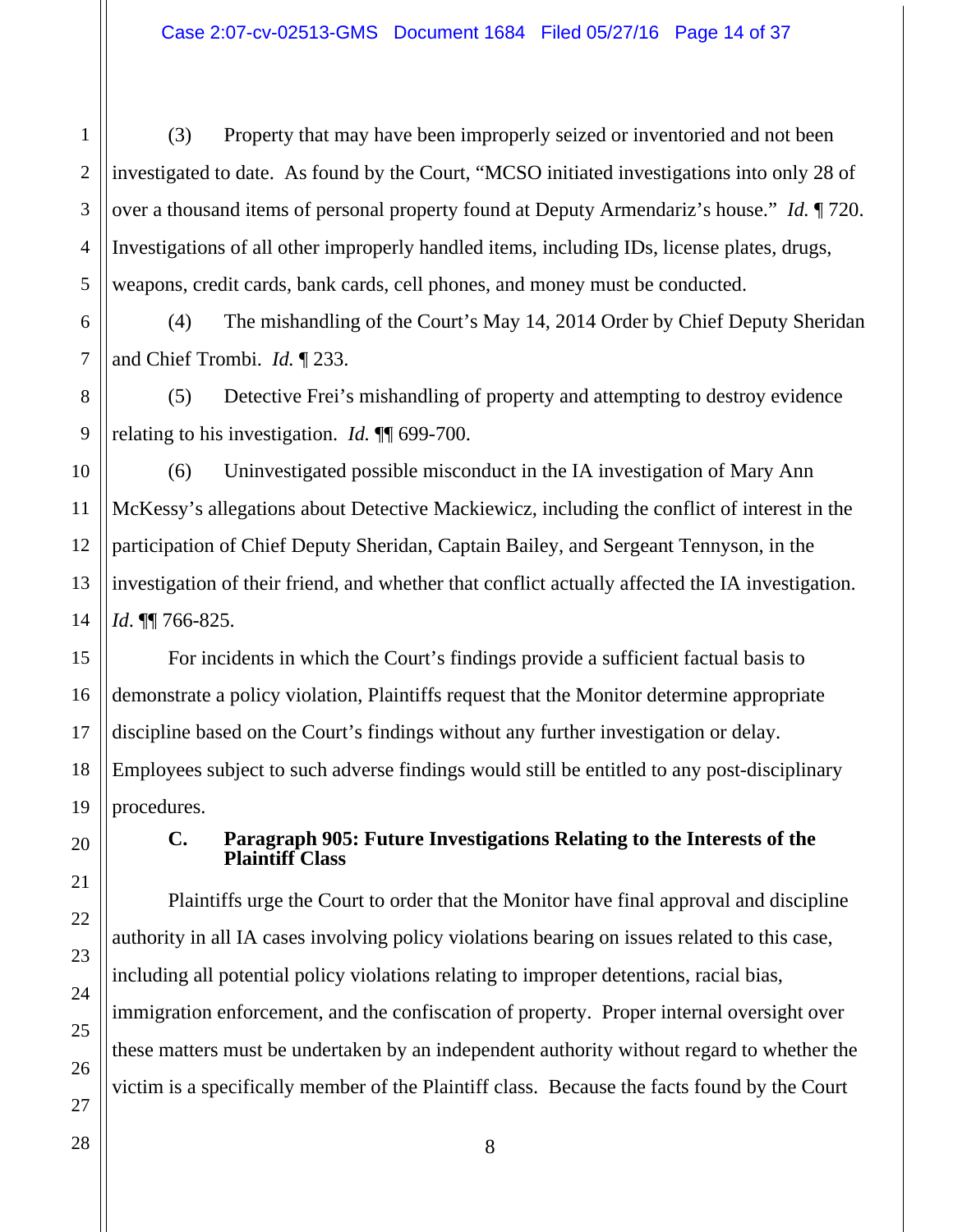indicate systemic problems in these areas, and because the Court has found that the Plaintiff class has been disproportionately impacted by those systemic failures, *id*. ¶¶ 888-89, all of these categories of misconduct must be given careful scrutiny to prevent future harms to members of the Plaintiff class.

For the protection of the Plaintiff class, it is critical that MCSO reform its IA and discipline process (*see infra* Part III) and that IA investigators and commanders learn to conduct investigations and disciplinary proceedings with integrity. Thus, MCSO should itself conduct these future investigations, pursuant to reformed policies, and the Monitor should have unfettered access to those investigations and proceedings; the authority to override improper actions in the course of those investigations; and the authority to redetermine findings or disciplinary measures that are inconsistent with revised policies. In order to carry out this function, the Monitor must also have the authority to guide the investigation and discipline process, including the power to: identify suspected policy violations or criminal misconduct for investigation; review and modify investigatory plans; intervene in the investigation process when necessary, for example, to require certain interviews, to order that a certain investigatory approach or technique be used, to stop problematic interviews and to provide direction on how such interviews should be conducted; direct steps necessary to ensure the disciplinary process will be completed in a timely manner; intervene in the disciplinary process, including reviewing initial findings and recommendations, and participating or giving direction in any subsequent part of the process, such as predetermination or "name clearing" hearings.

The Court's findings show that providing such powers to the Monitor is necessary to ensure that the Defendants' subversion of the IA and disciplinary process does not continue to the Plaintiff class's detriment. Notably, Sheriff Arpaio testified during the contempt hearing that he would not object to the Monitor conducting internal investigations of MCSO personnel, and that it was possible he would not object to the Monitor having the power to make final dispositions on discipline. October 1, 2015 Hearing Tr. 2037:20-2038:15,

1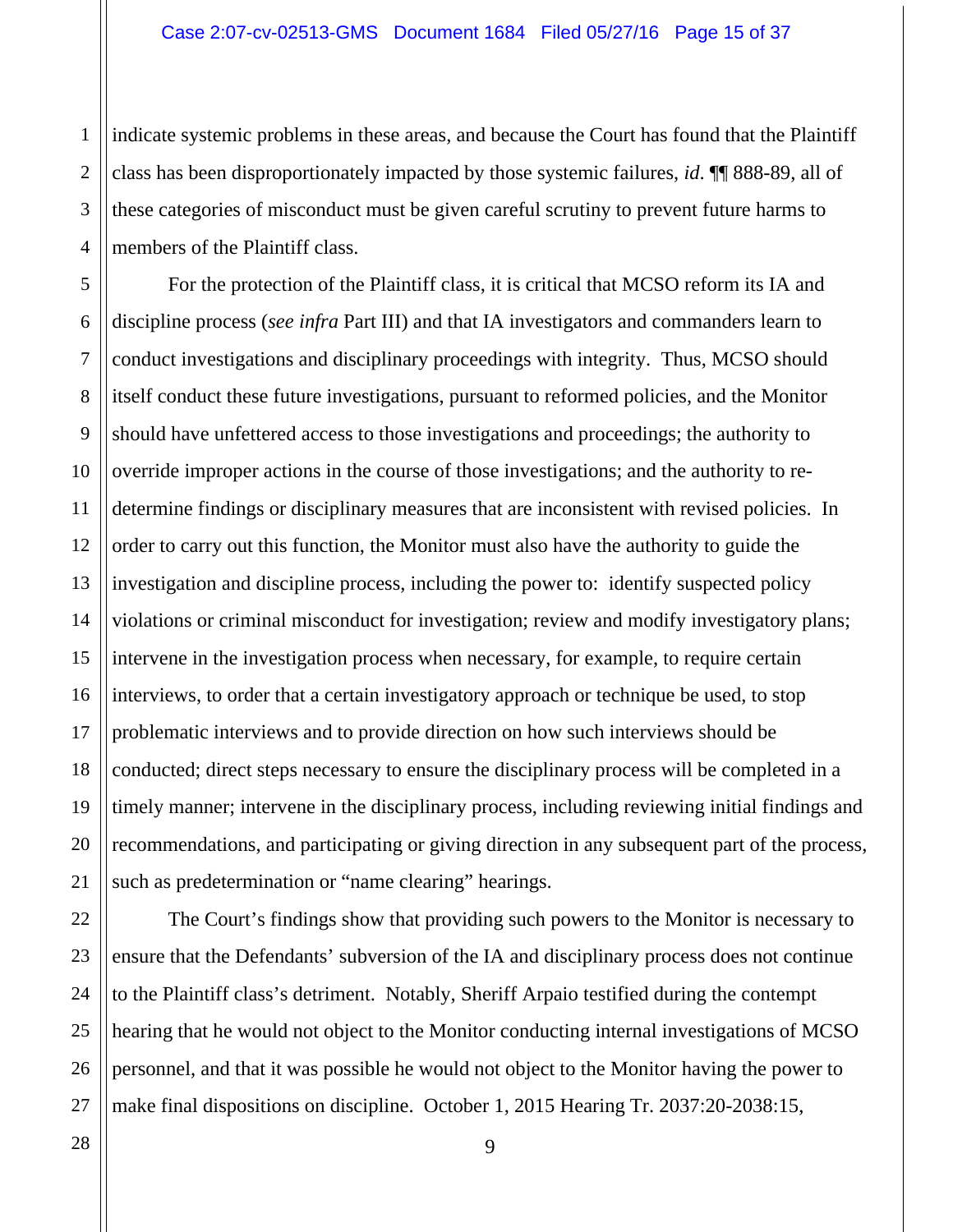2 3 4 5 6 7 8 9 10 12 13 14 15 2041:14-2042:14. And courts have imposed similar measures on a record of noncompliance. *See, e.g., Plata v. Schwarzenegger*, No. C01-1351, Order Appointing Receiver, at 4-8 (N.D. Cal. Feb. 14, 2006) (copy attached hereto at Tab 2) (giving Compliance Director power over, among other things, all personnel decisions including promotions, demotions, and disciplinary actions, as remedy to agency's lack of progress on injunction); *Allen v. City of Oakland*, No. 00-CV-4599-TEH, Doc. 885, at 4-8 (same, on consent of parties); *Campbell v. McGruder*, No. 1462-71 (WBB), Findings and Order Appointing Receiver, at 7-10 (D.D.C. July 11, 1995) (copy attached hereto at Tab 3) (endowing receiver with broad power to create system and procedures to ensure compliance with injunction); *United States v. Jefferson Cty.*, No. CV-75-S-666-S, Order Appointing Receiver, at 1-10 (N.D. Ala. Oct. 25, 2013) (copy attached hereto at Tab 4) (appointing receiver with power over county personnel board after finding defendant county to be in civil contempt of injunction); *Wayne Cty. Jail Inmates*, 444 N.W.2d at 555-56 (upholding lower court's transfer to receiver of "all authority with respect to the operation of the jail that formerly resided in the Sheriff of Wayne County" after lack of progress on injunction).

Finally, these additional new powers of the Monitor over future investigations should be set forth as an amendment to the Supplemental Permanent Injunction, and the Court should provide that Defendants must demonstrate to the Court's satisfaction that they are in compliance with sound IA and disciplinary practices. The Court should maintain jurisdiction until Defendants have demonstrated their full compliance with this provision and all others in the Supplemental Permanent Injunction, for a period of no less than three years. Supplemental Permanent Injunction ¶ 3.

**III. Reforms to MCSO's Internal Affairs and Discipline Policies and Practices** 

This Court found that "Defendants did not make a good faith effort to fairly and impartially investigate and discipline misconduct" and misused use the IA system to "escape accountability," Contempt Findings at 2, including in the IA 2014-543 case concerning violations of the Court's preliminary injunction, *id*. ¶¶ 405-583. As a remedy for the civil

1

11

16

17

18

19

20

21

22

23

24

25

26

27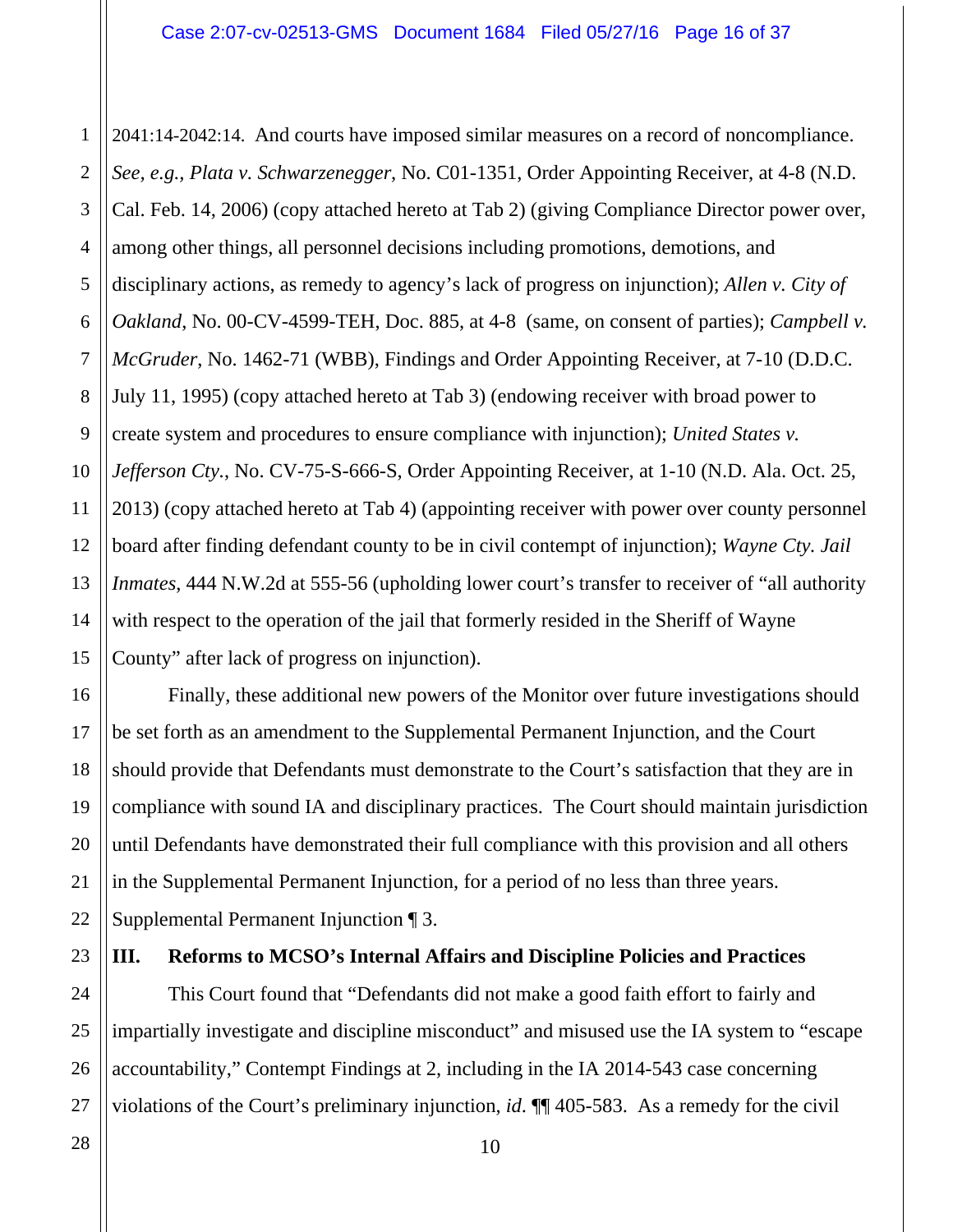1 2 3 4 5 6 contempt, and as an exercise of the Court's authority to impose injunctive relief to protect the rights of the Plaintiff class, Plaintiffs request the following reforms to MCSO's IA and discipline policies and procedures. While the Court did not enter Plaintiffs' originally proposed remedial measures relating to IA following the trial decision in May 2013, circumstances have changed.<sup>4</sup> The Court's findings on systemic deficiencies in the existing policies and procedures demonstrate the need for comprehensive reforms.

#### **A. Appointment of a New Commander of the Professional Standards Bureau and Barring Personnel Who Have Engaged in Misconduct in IA Cases from Future IA Responsibilities**

The Court found that actual and apparent conflicts of interest and biases continue to permeate the MCSO's IA system. Strong reforms must be ordered, including the appointment of new, outside leadership over the Professional Standards Bureau ("PSB"), the removal of IA authority from several MCSO officials, and promulgation of new policies.

MCSO has demonstrated an inability to ensure that IA investigations are free from improper motivations to absolve employees of wrongdoing. The Court found that MCSO officials from the top down, including Sheriff Arpaio, Chief Deputy Sheridan, Chief Olson, Captain Bailey, Sergeant Tennyson, and Detective Zebro, intentionally permitted conflicts of interests and biases to enter into decision-making over IA matters, with an impact on outcomes. Contempt Findings ¶¶ 407-08, 440-455, 484-89, 660-68, 756-58, 814-25, 889.

The Court's findings show that no one currently within the MCSO hierarchy can properly oversee PSB. In order to remove the taint created by the past instances of bias and favoritism—deliberately imposed by the two commanders at the very top of the organization—and to ensure that future violations of the class members' rights are properly addressed, the Court should appoint a PSB commander who has no previous connections with MCSO, with an opportunity for all parties to nominate candidates. This reform has

26

7

8

9

10

11

12

13

14

15

16

17

18

19

20

21

22

23

 $\overline{a}$ 4 Plaintiffs do not believe expert testimony is necessary at this point. If, however, the Court desires to hear from an expert on specific issues or permits Defendants to present expert testimony, Plaintiffs request the opportunity to present an expert.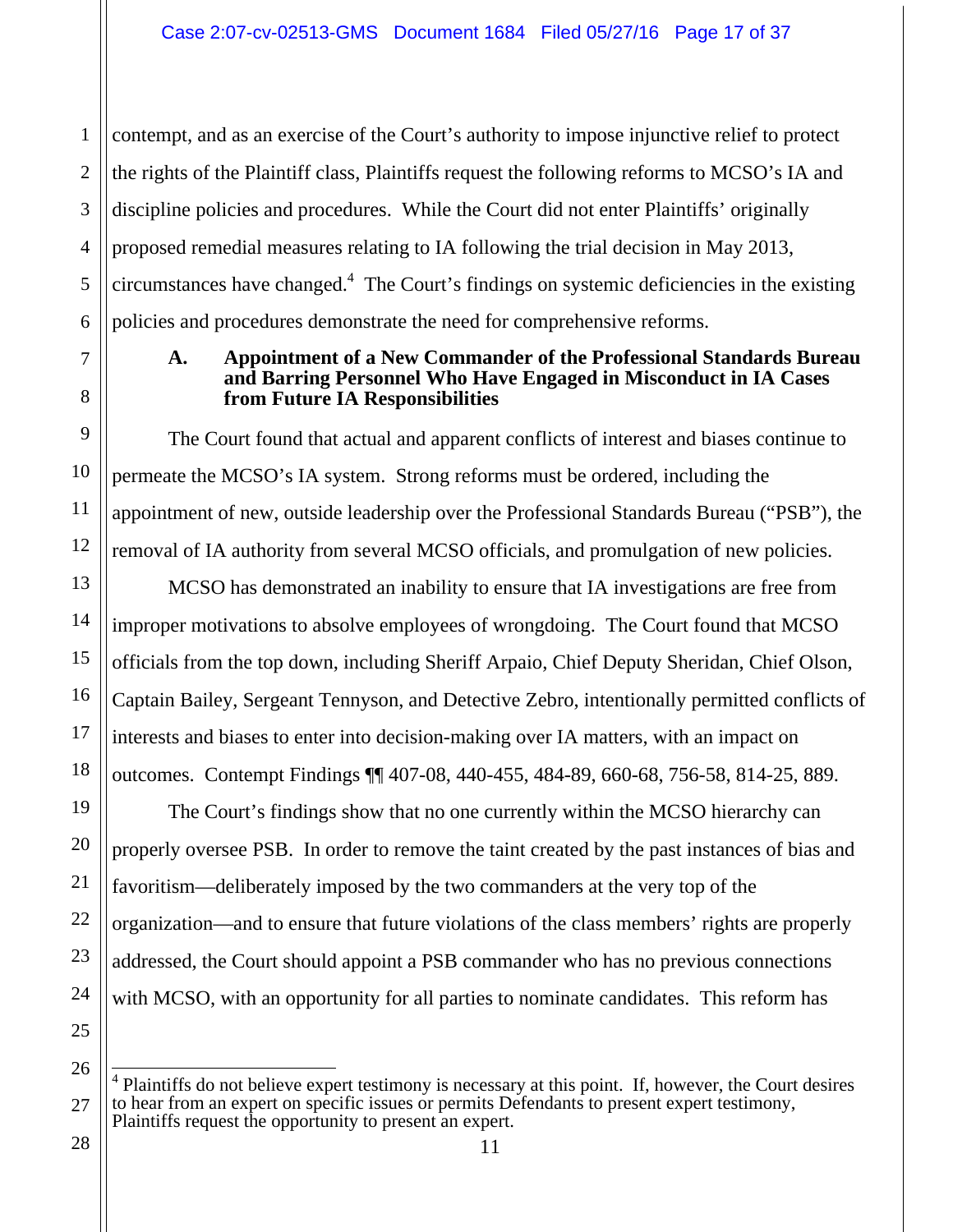been used in other jurisdictions, including most recently with the New Orleans Police Department. *See* Doc. 1590-5 (New Orleans Police Dep't Decree at 95).

3 4 5 6 7 8 10 12 13 In addition, based on the record of clear misconduct during IA investigations, the Court should prohibit Sheriff Arpaio, Chief Deputy Sheridan, Chief Olson, Captain Bailey, Sergeant Tennyson, and Detective Zebro from having any involvement in criminal or administrative internal investigations and the disciplinary process in the category of cases subject to the Monitor's final decision-making power. Their authority to participate in these matters may be restored if they later demonstrate to the Court's satisfaction that they will not engage in further illegal subversion of the IA and discipline process. *See Whittaker Corp.*, 953 F.2d at 518 (barring defendant from engaging in business activities in which he had demonstrated illegal conduct and permitting purge of the injunction) (citing *Lance*, 353 F.2d at 592 (barring deputy sheriff from serving in law enforcement until he could demonstrate to the court that he would comply with the law)).

1

2

9

11

14

15

16

17

18

19

21

22

23

24

25

26

#### **B. Revision of MCSO's IA and Discipline Policies and Operations Manuals**

Based upon the Court's findings, it is apparent that a comprehensive review and revision to MCSO's various policies and operations manuals relating to IA investigations and the discipline process must be conducted to eliminate the deficiencies found by the Court. This review and revision should be subject to the input of all parties and the approval of the Monitor and ultimately the Court. The policy reforms should include, at a minimum:

20

#### **1. Conflicts of Interest**

MCSO should be required to develop policies to prevent conflicts of interest and bias from entering into all employment-related decisions, including internal investigations. MCSO personnel must be forbidden to participate in any IA investigation or disciplinary proceeding when they have a close personal relationship with the principal or a witness. MCSO must also be required to establish clear eligibility guidelines for selection of employees handling internal investigations, as either an investigator or supervisor. At a minimum, these guidelines must ensure that employees assigned to handle IA matters do not

12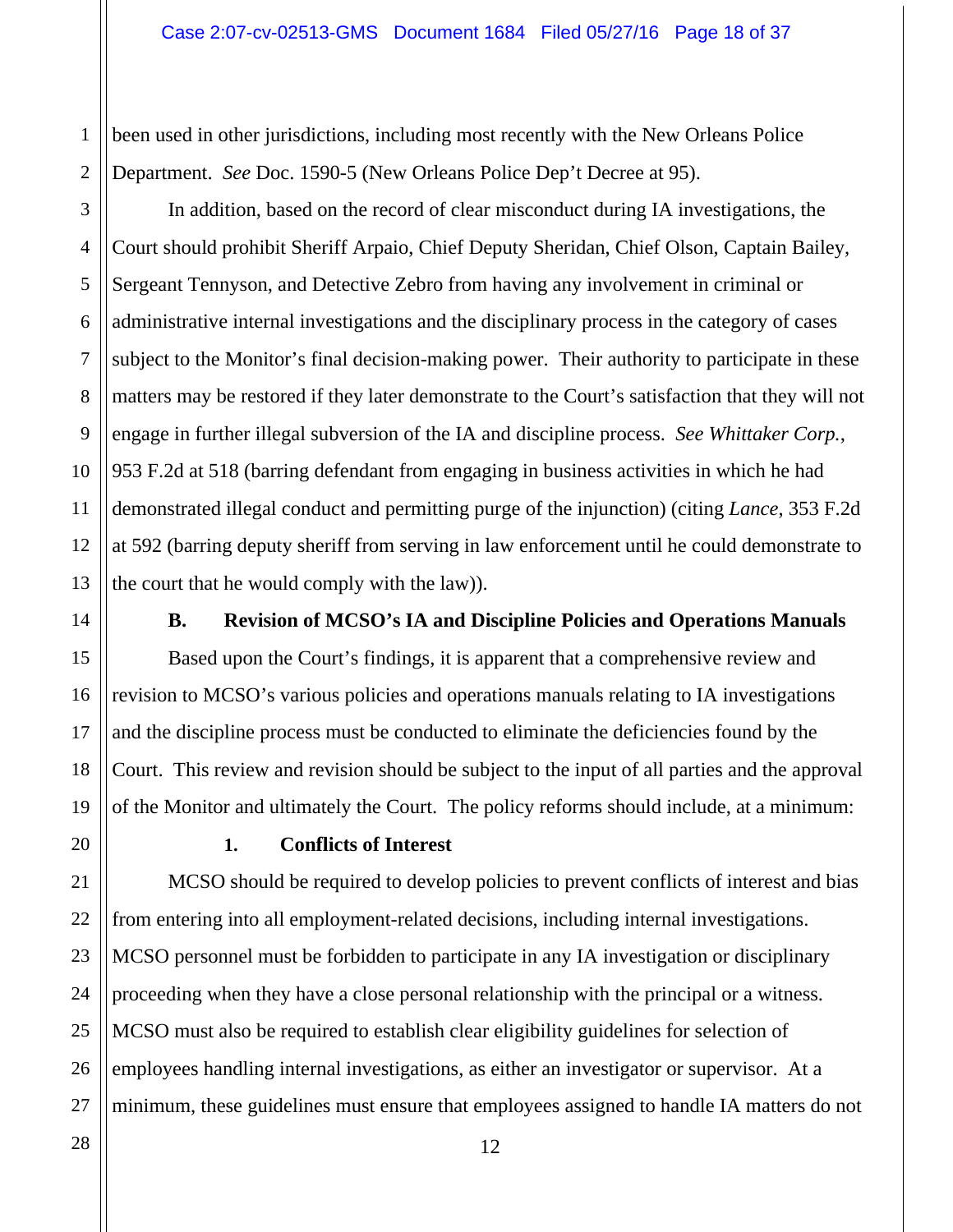present systematic conflicts of interest (as Captain Bailey did), have been adequately trained, have a record of good behavior and performance, and do not have a record of repeated deficiencies or policy violations. Further, PSB must be required to review the eligibility of any employee selected outside of PSB to handle IA matters.

1

#### **2. Establishing Uniform IA Practices throughout MCSO**

The contempt findings demonstrate that many MCSO IA cases are investigated not by PSB, but by sergeants or lieutenants in the Bureau or Division to which the principal is assigned. Contempt Findings ¶¶ 592-95. Nonetheless, MCSO has no policies to ensure that consistent practices are followed and that consistent training is given to all IA investigators across the agency. This has resulted in inconsistent and inadequate investigations. *Id.* ¶ 596 (noting that each division had different interpretations of such policies). The policy reforms must address these serious deficiencies. PSB should also be required to audit and to review substantively all internal investigations conducted by non-PSB investigators.

#### **3. Ensuring Fair and Consistent Discipline, Including Proper Record-Keeping, Documentation, and Tracking of IA Cases**

The Court also found that in IA cases related to this litigation, MCSO failed to ensure that proper and consistent discipline was imposed. For example, in IA cases it deemed to be related to this litigation, MCSO deliberately chose to count multiple separate instances of misconduct as a single instance of misconduct for purposes of assessing the employee's past disciplinary record in future discipline cases. Contempt Findings ¶¶ 510-15. And in several cases, including the 2014-542 and 2014-543 cases directly relating to this litigation, the disciplinary matrix was misapplied or manipulated in order to impose more lenient discipline. *Id*. ¶¶ 501-15, 532-37, 589. Further compounding these problems, IA investigators and supervisors were not required to and consistently failed to document the reasons for their findings or discipline decisions at any stage of the process. *See id.* ¶¶ 438, 553-55; Sept. 24, 2015 Hearing Tr. 1207.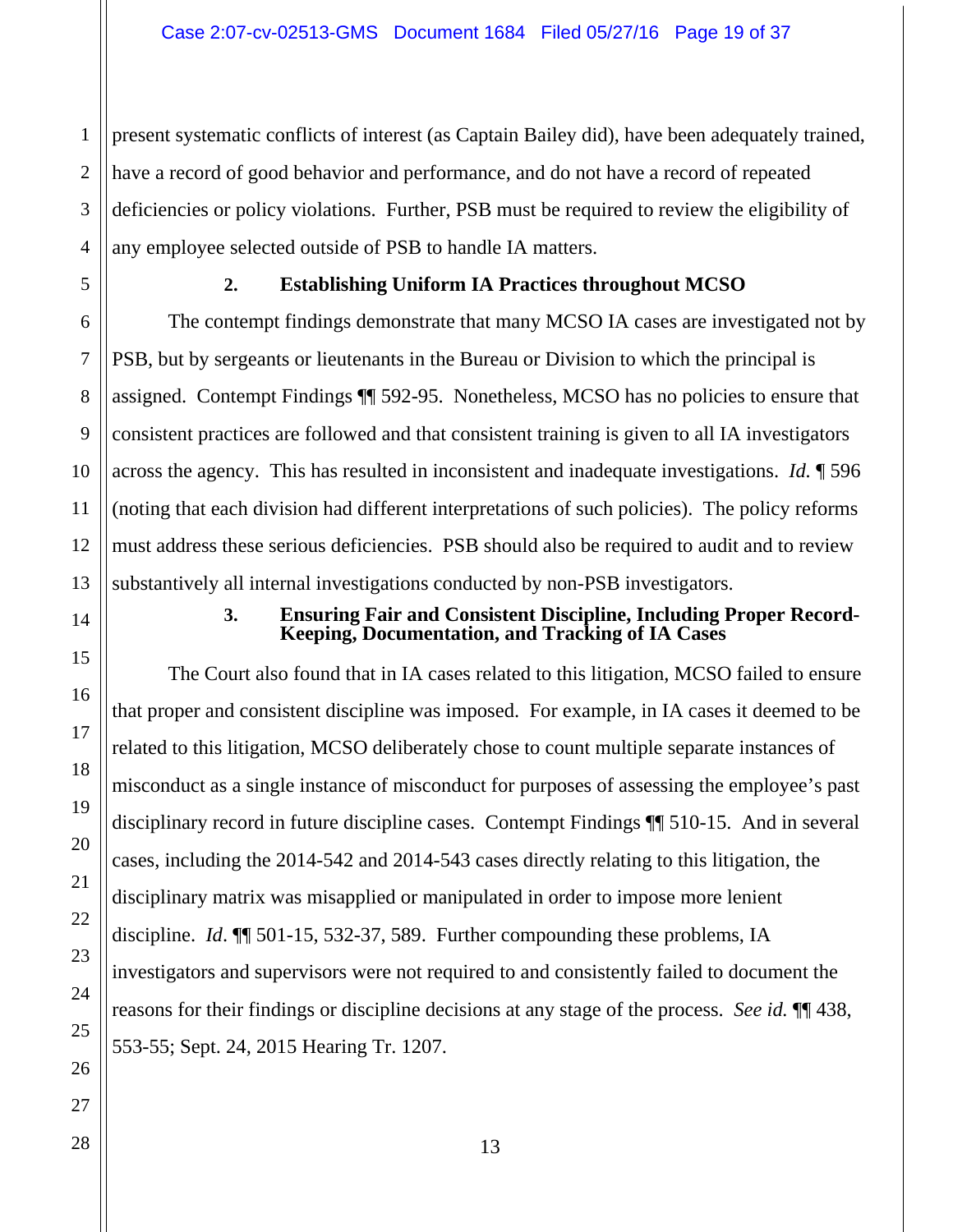New policies and training must ensure that decisions as to discipline are consistent, pursuant to clear policy, adequately documented, and subject to proper oversight. This includes provisions for adequate record-keeping and transparency, including written justification for all findings (Sustained, Not Sustained, Exonerated, Unfounded) and the measure of discipline. This must occur at each stage of the disciplinary process, and in particular when there is any modification of a preliminary finding of a policy violation or initial determination of discipline, or when there is a departure from the discipline matrix. In the event that any modification to the discipline decision is made, the investigator and any prior decision-making authority must be promptly notified.

Procedures must be put in place to ensure that discipline is being issued consistently and properly pursuant to the disciplinary matrix, including periodic review of disciplinary decisions.

MCSO should also adopt a policy that prevents the promotion of or salary increase for individuals under investigation, and guidelines for when disciplinary findings should bar future promotions. *See* Contempt Findings ¶¶ 499-500.

MCSO must also ensure that the PSB has all records of past and current investigations in an accessible format, such as a single digitally-maintained file. In order to guarantee that past discipline is properly considered during investigations, records of past investigations must be readily accessible.

PSB should also systematically track current investigations—whether conducted by PSB or the principal's assigned bureau or division—to ensure that they are being handled in a timely fashion. Sergeant Tennyson, for example, was permitted to shelve an investigation for approximately seven months without any oversight or requirement that he report periodically on the status of the investigation. Oct. 13, 2015 Hearing Tr. 2981. Similarly, Chief Rodriguez rescinded a written reprimand against Lieutenant Sousa based in part on inadequate tracking of civilian complaints. Contempt Findings ¶ 529. Policies must be promulgated to prevent these unfair practices from reoccurring.

1

2

3

4

5

6

7

8

9

10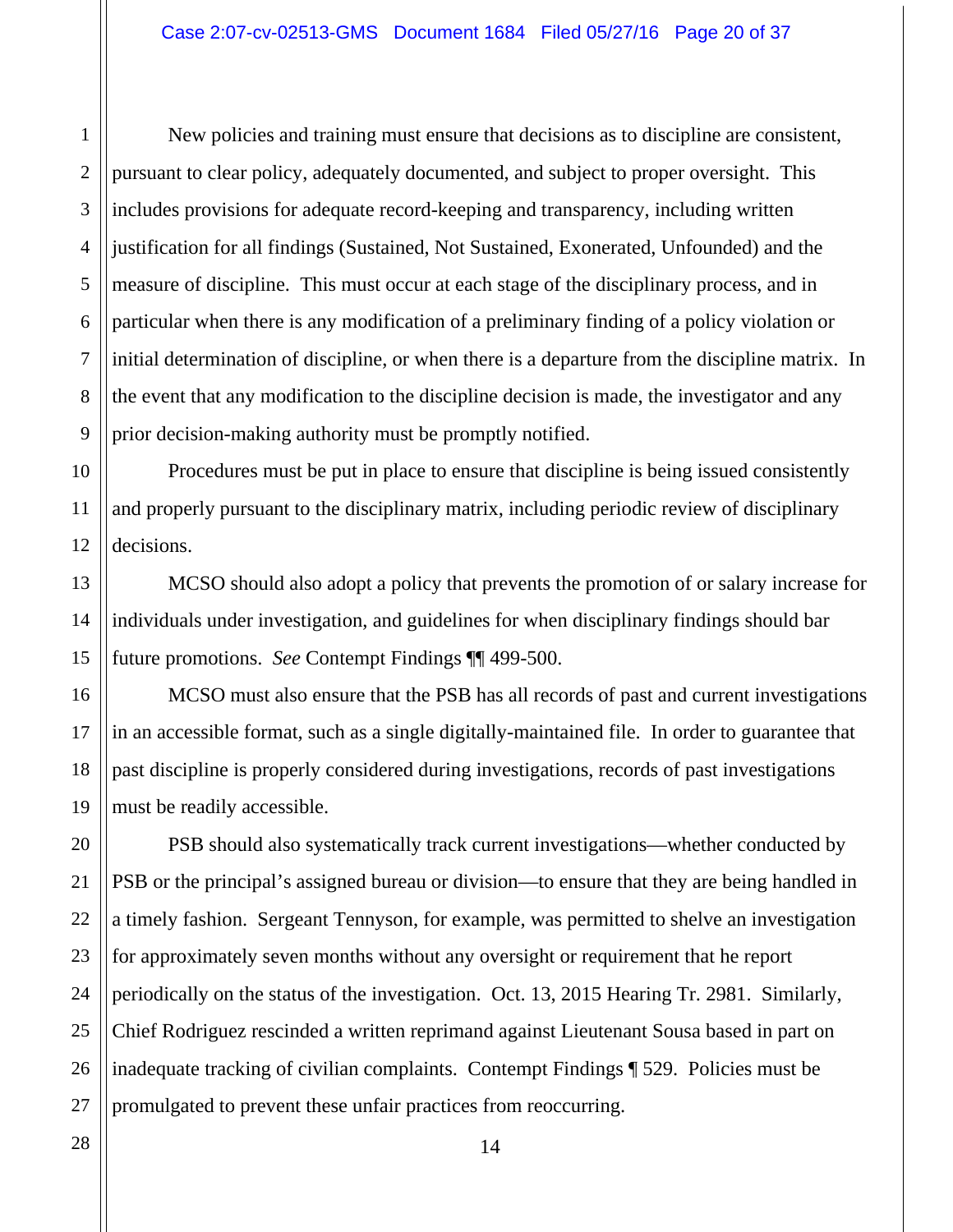1

#### **4. Requiring Use of Best Practices in IA Investigations**

The Court found that MCSO relied on flawed investigatory practices, such as conducting interviews in a manner demonstrating that the investigator had prejudged the case and aimed to exonerate the employee, conducting the investigation without adequate discovery or a complete record, and providing witnesses or principals with an opportunity to tailor statements by disclosing documents and other witnesses' statements prior to interviews. *Id*. ¶¶ 424-32, 451, 588, 609-92, 766-837; Oct. 1, 2015 Hearing Tr. 2089. MSCO must be required to amend its IA policies to set clear guidelines for investigative techniques, and for PSB supervisors to ensure that proper investigative techniques are used.

In addition, MCSO should revise its disciplinary policies to guide and to limit the discretion of commanders during the predetermination or "name clearing" and grievance processes.<sup>5</sup> The contempt record demonstrates that Chief Deputy Sheridan and Chief Olson changed preliminary findings of Sustained to Not Sustained and reduced discipline based upon the employee's introduction of new evidence for the first time during predetermination or name clearing hearings, or based on the employee's argument that others who were also responsible for the same policy violation had not been held accountable. *See*, *e.g.*, Contempt Findings  $\P$  394, 434-572, 752-60. MCSO policy should be amended to prevent this.<sup>6</sup>

#### **C. Training Requirements for IA Investigators and Commanders Involved the Disciplinary Process**

MCSO does not provide any training on how to conduct administrative or criminal investigations, and none of the witnesses who were involved in internal investigations including the commander of PSB and lieutenants supervising investigators—had received  $\overline{a}$ 

<sup>&</sup>lt;sup>5</sup> MCSO's use of the term "name clearing hearing"—which presupposes that the employee's name will be cleared—itself demonstrates that the discipline system is skewed in favor of the employee. The term should be eliminated in the policy revision process.

<sup>&</sup>lt;sup>6</sup> For example, in administrative investigations, employees are compelled to provide statements and information. Therefore, any information maintained by the employee that bears on the matter must be disclosed during the investigation. If newly discovered evidence is introduced after the investigation, that evidence should be referred back to the original investigator to be properly considered. If an employee withholds information or seeks to introduce it in an untimely fashion, such conduct should be considered for separate policy violations.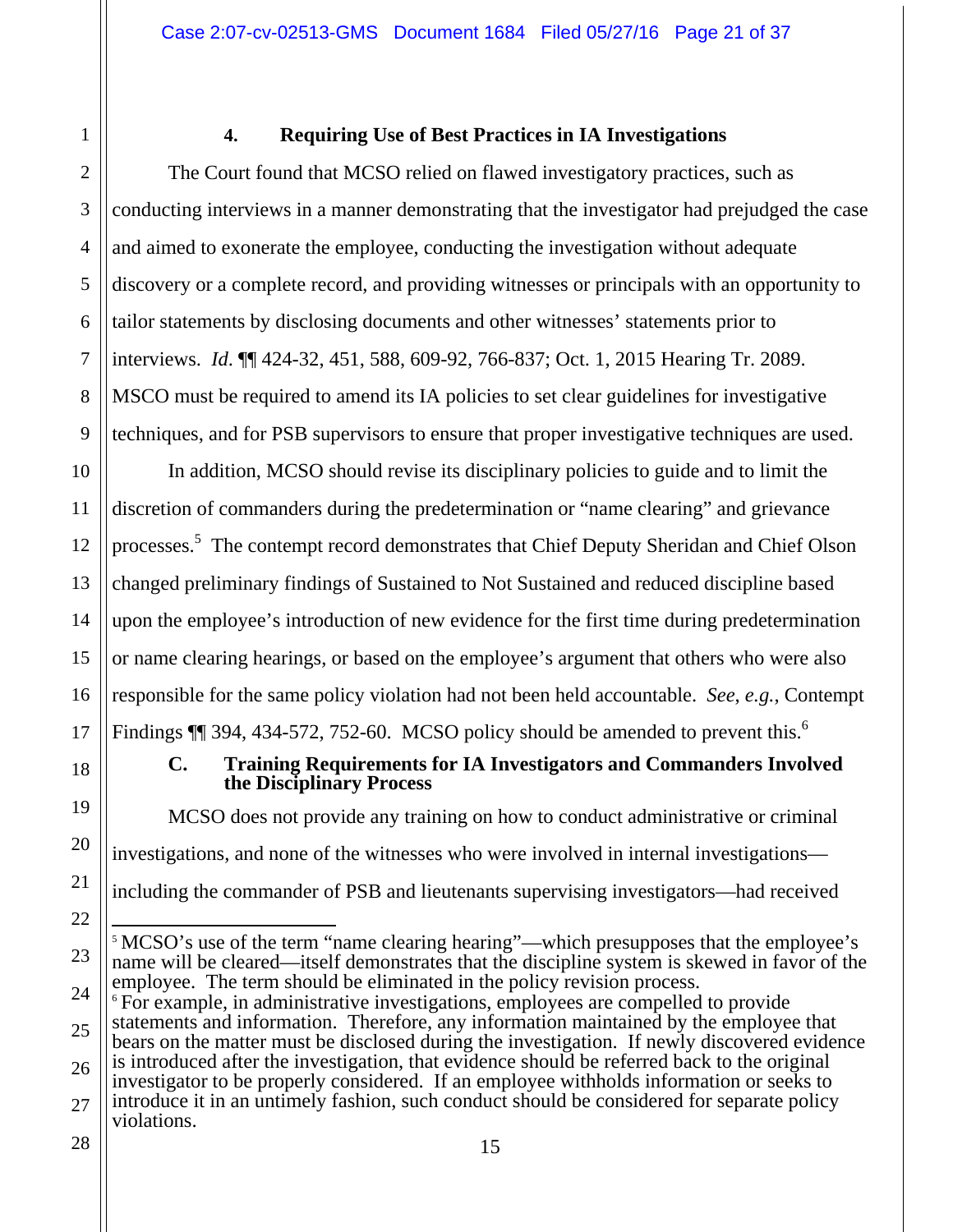1 any training from MCSO. *Id*. ¶¶ 826-37.Currently, MCSO expects employees assigned to IA investigations to simply train themselves. *See* Ex. 2790 (IA operations manual, noting that "it is the responsibility of the individuals working within the division to familiarize themselves with this manual"). MCSO must provide and require training for all individuals assigned to conduct or supervise any internal investigations.

#### **D. Ensuring Adequate IA Investigation Capacity**

MCSO witnesses testified to gross understaffing of PSB. *See* Oct. 13, 2015 Hearing Tr. 3147-49, 3159; Oct. 1, 2015 Hearing Tr. 2082, 2085. Plaintiffs request that the Monitor assess the level of PSB staffing needed to ensure the integrity of PSB-conducted IA investigations and sufficient review of IA investigations conducted by other divisions or bureaus, and that MCSO be required to increase PSB staffing accordingly.

#### **E. Reforms to Investigations of Misconduct by MCSO Personnel that May Be Criminal in Nature**

In light of the serious misconduct found by the Court in MCSO's handling of suspected criminal conduct by MCSO personnel affecting the Plaintiff class, the Court should institute reforms of such investigations. *See*, *e.g.*, Contempt Findings ¶¶ 602-92 (describing Sergeant Tennyson's "perfunctory whitewash" of criminal investigation); ¶¶ 646-47 (MCSO made no effort to locate potential victims of crimes, who were also members of the Plaintiff class); ¶ 750 (Tennyson's inability to identify a potential crime with respect to a missing \$260)); ¶¶ 660-69 (approval of Tennyson's flawed investigatory techniques by the chain of command). MCSO must be required to establish clear policies and procedures on handling internal criminal investigations, including guidelines for deciding when to initiate criminal IA investigations and for the referral of matters for criminal prosecution. Currently, MCSO policy on internal criminal investigations constitutes only half a page. Oct. 1, 2015 Hearing Tr. 2090. Among other things, these policies must address MCSO's lack of protocols for when MCSO decides to close an internal criminal investigation or declines to refer a matter to the County Attorney, including a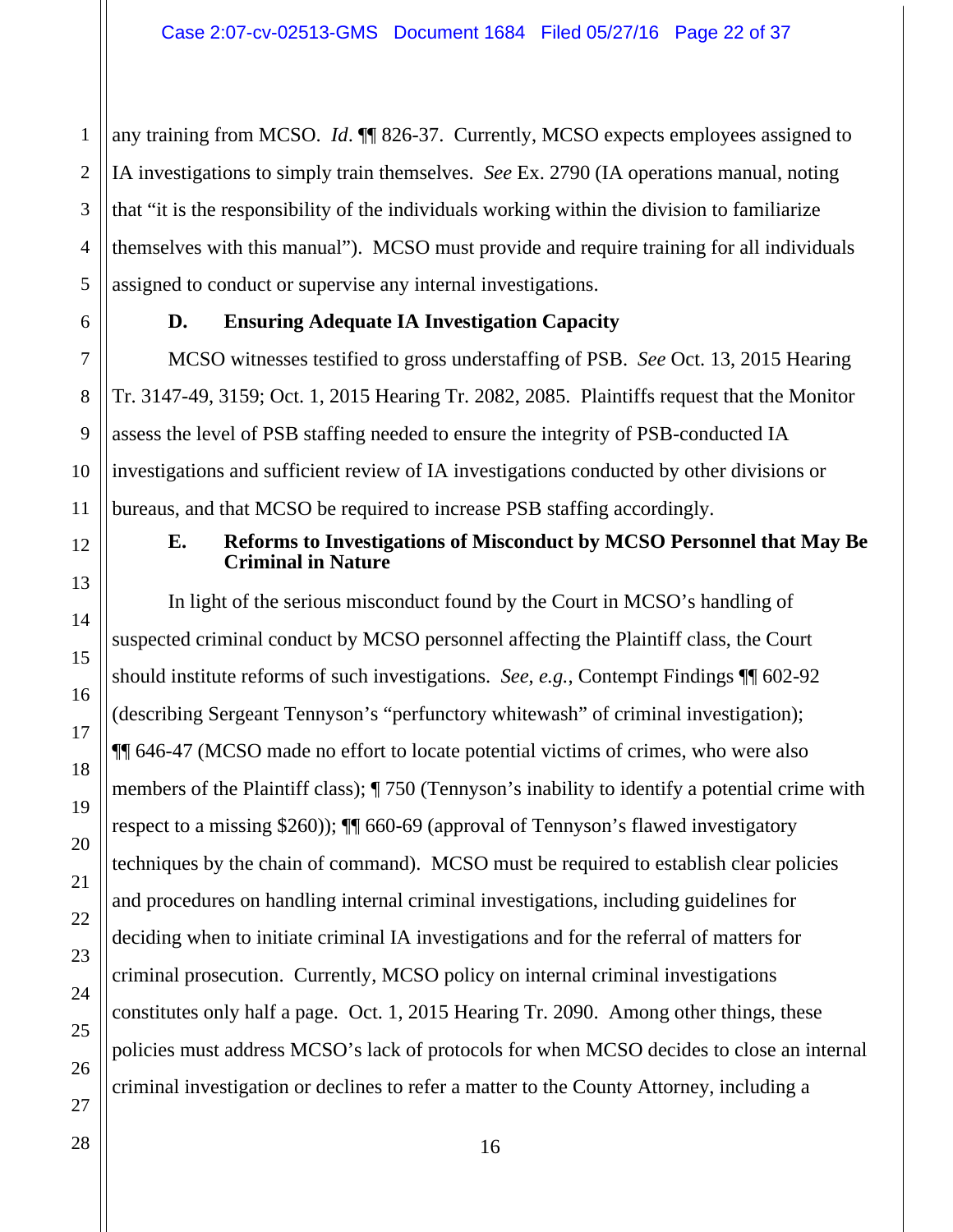1 2 3 4 5 6 requirement that such decisions must be justified and documented in writing. Contempt Findings ¶¶ 609-12; Oct. 1, 2015 Hearing Tr. 2091-92. MCSO policy must also set forth what information should be provided to the County Attorney in the event of a referral or consultation on a criminal matter, so as to ensure proper consideration of the matter for potential prosecution. Contempt Findings ¶¶ 679-83 (describing Tennyson's providing incomplete information).

7 8 9 10 11 12 13 14 15 16 17 The Court found that MCSO has used the pendency of a criminal IA investigation to delay the related administrative investigation, with detrimental impacts on the ability to impose discipline in the latter. Contempt Findings ¶¶ 604-05. MCSO policy should be amended to prevent this. Prompt handling of policy violations through administrative investigations is critical for internal reform. There is no valid reason for criminal and administrative proceedings to proceed *seriatim* if proper procedures are in place. An employee can be advised of the nature of each interview, receiving a *Miranda* warning prior to criminal interviews and a *Garrity* warning prior to administrative interviews. MCSO policy can provide investigators with guidelines on the proper timing of interviews in these instances and prevent the contamination of the criminal investigations with compelled statements given in administrative interviews.

#### **IV. Modifications to the Supplemental Permanent Injunction To Address Defendants' Pattern of Noncompliance**

Plaintiffs propose several additional modifications to the Supplemental Permanent Injunction to ensure that the Defendants' broad pattern of willful noncompliance ends, and to remove structural and policy obstacles to Defendants' future compliance.

#### **A. Setting of Deadlines for Compliance with Supplemental Injunction and Implementation of Prospective Coercive Measures**

As set forth above in Part I, Defendants have broadly failed to comply with the Supplemental Permanent Injunction, as well as the court orders at issue in the civil contempt proceedings. To address this pattern of noncompliance, Plaintiffs request that the Court

18

19

20

21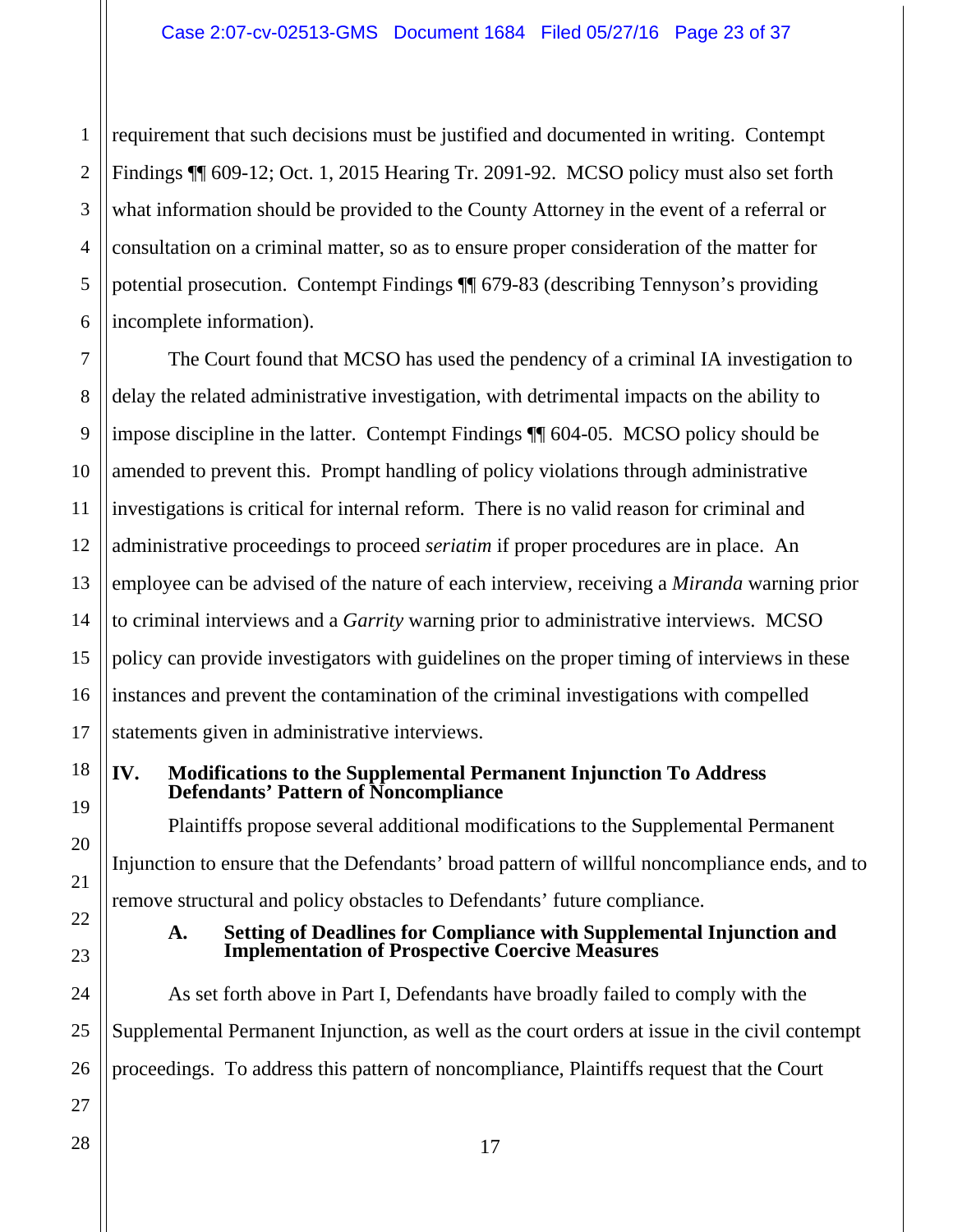2 impose new, firm deadlines, backed by prospective fines and other coercive measures to ensure that these deadlines are not also disregarded by the Defendants.

#### **B. Supervision Ratio**

1

3

4 5 6 7 8 9 10 11 12 13 14 15 The Court's contempt findings demonstrate a systematic failure of supervision within MCSO. Contempt Findings ¶¶ 568-70, 838-49. This is a serious concern because, among other reasons, Sections IX and X of the Supplemental Permanent Injunction impose important duties on supervisors, including but not limited to: regular review of a random selection of traffic stop recordings, training on and constant use of the Early Identification System to evaluate deputies for signs of racial profiling or other unlawful activity, and review of daily activity reports by deputies. According to the Monitor's Seventh Report (at 6-7), Defendants are not in compliance with those provisions. The Monitor identified a fundamental problem reported by Patrol Division commanders and supervisors: "supervisors are finding it difficult to find sufficient time for adequate proactive supervision." *Id.* at 119. Without sufficient capacity among its supervisor ranks, there is little hope that Defendants can comply with the Court's Supplemental Permanent Injunction.

16 Plaintiffs therefore propose that Paragraph 84 of the Supplemental Permanent Injunction be modified to require a supervisor-to-deputy ration of 1:8. While the Court rejected this same proposal from Plaintiffs at the time the Supplemental Permanent Injunction issued in October 2013 (*compare* Proposed Consent Order (Doc. 1667) at 41 *with*  Supplemental Permanent Injunction ¶ 84), circumstances have changed. The contempt findings and the Monitor's Seventh Report indicate that the 1:12 ratio is inadequate to secure compliance with Defendants' obligations under Sections IX and X of the Supplemental Permanent Injunction.

17

18

19

20

21

22

23

24

25

26

27

#### **C. Policies and Practices on Civilian Complaints**

The Court made numerous detailed findings that MCSO's complaint-intake process is inadequate because it does not reliably track complaints, personnel are not trained on how to handle complaints, and the process lacks consistency and accountability. *See* Contempt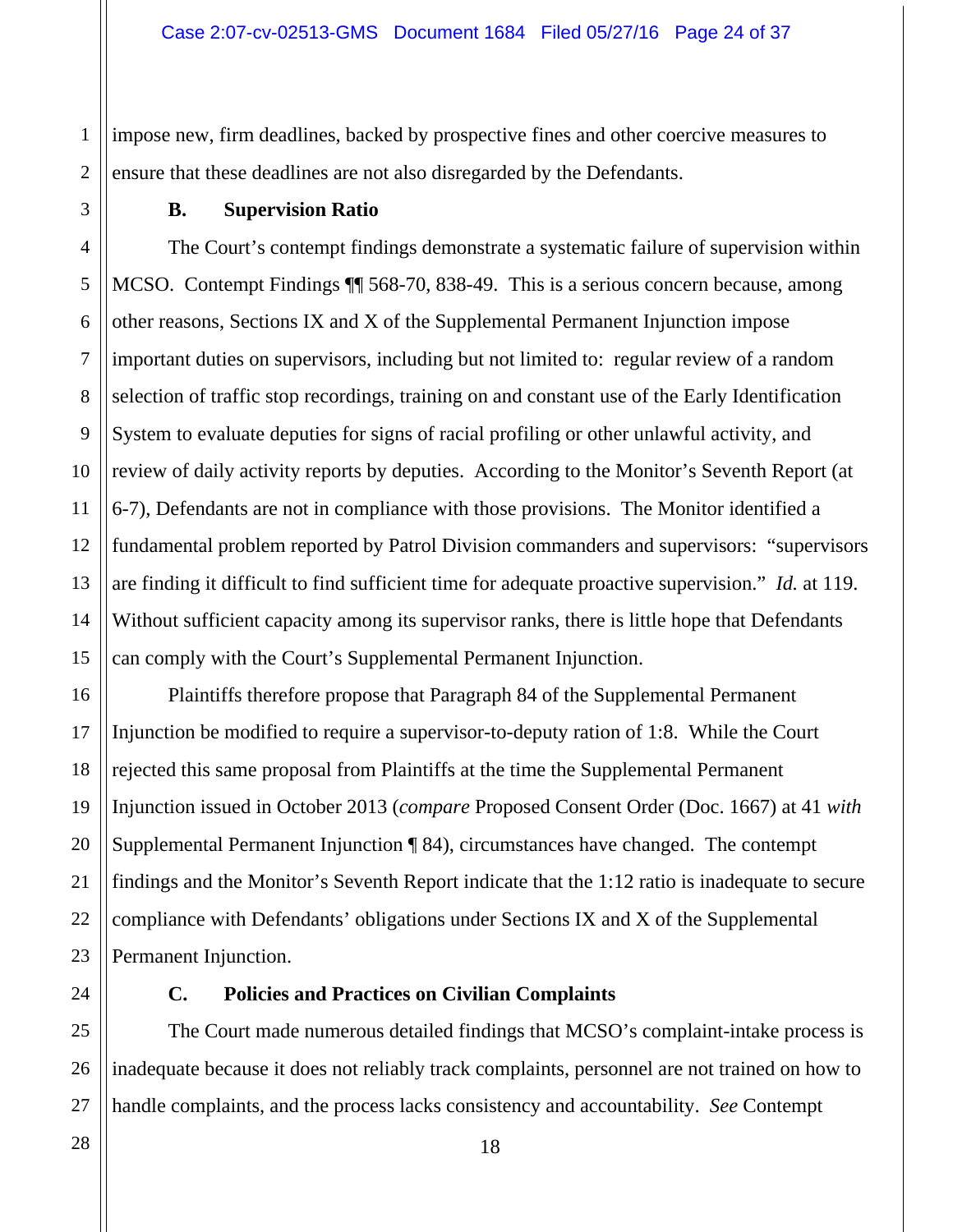Findings ¶¶ 850-67. Relatedly, the Court found that MSCO's discipline process does not adequately categorize and address civilian complaints. *Id.* ¶¶ 852, 859-61; *see also id.* ¶¶ 863-65. Based upon these findings, the Supplemental Permanent Injunction should be modified to require that MCSO's policies relating to the intake and handling of civilian complaints, including their treatment in the internal affairs and discipline system, must be revised to address these systemic deficiencies, and that MCSO must provide training to all sworn-side supervisors and deputies on the amended policies. Further, the Court should set a firm deadline for compliance with the policy and training requirements.

The new policies should guarantee that MCSO maintains accurate and complete data regarding the number, nature, and status of all complaints, from initial intake to final disposition. To ensure that all complaints are received and logged, each deputy should carry complaint forms and informational brochures on how to file complaints, and an uninvolved supervisor should be available to receive complaints made at the scene of a traffic stop or incident. MCSO should ensure the public can easily file complaints in English or Spanish by mail, online, or through a free, 24-hour hotline. An ombudsman's office should be created to take complaints; it should be housed *outside* of the MCSO but be physically located in Maricopa County. Finally, anonymous complaints and third-party complaints should also be accepted. To discourage officers from retaliating against complainants or failing to properly log complaints, MCSO should also have an anti-retaliation policy that contains disciplinary measures. All of these measures will assist in making sure that *all* complaints are received, processed, and investigated. *See id.* ¶ 852.

As soon as a complaint is received by MCSO, complainants should receive a reference number and be able to track the status of their case over the phone or online. This will ensure transparency and allow complainants to confirm that deputies have properly logged complaints. *See id.* ¶¶ 857-89. MCSO should also institute a "testers" program where auditors submit complaints by posing as civilians in order to determine whether

1

2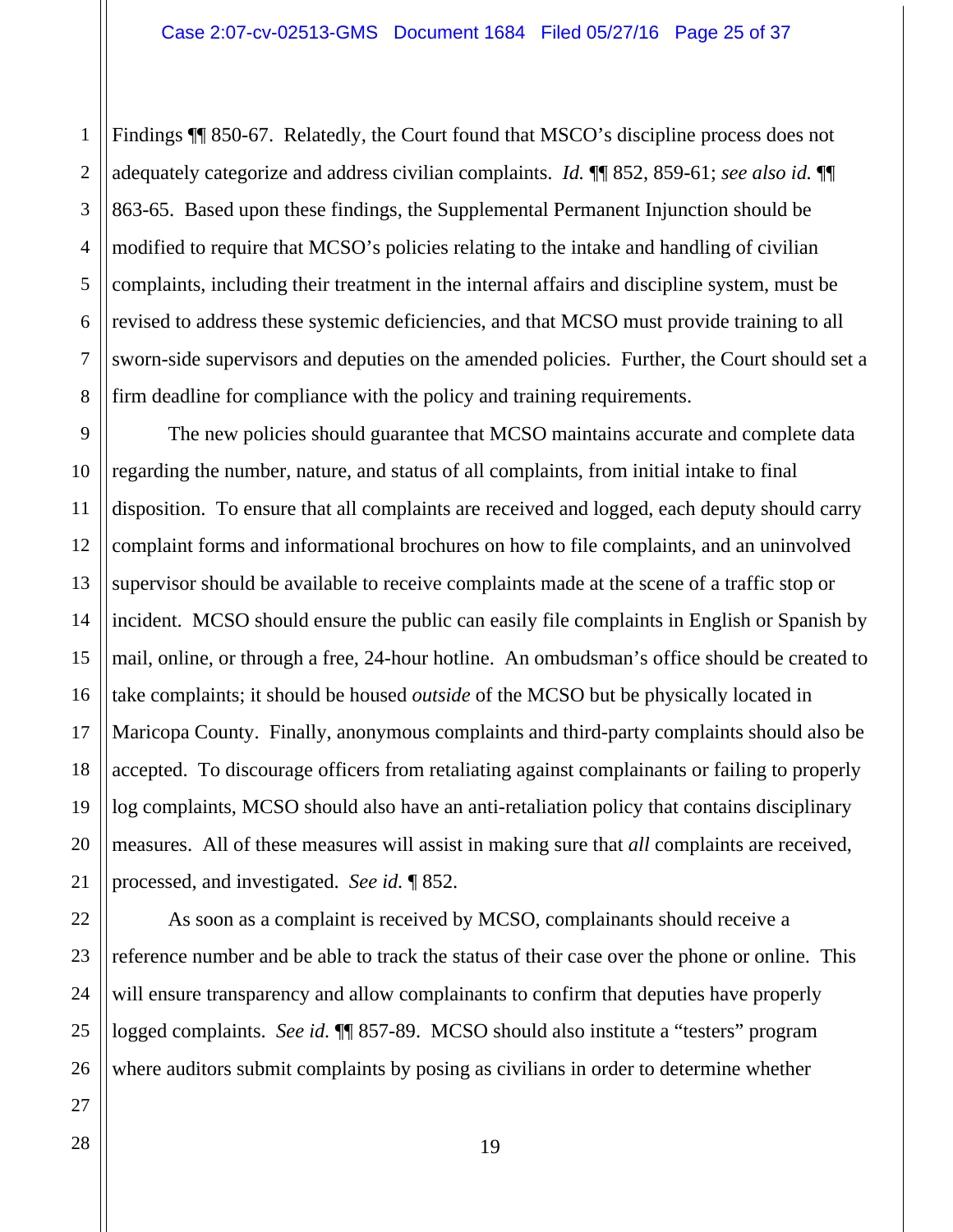officers are routinely entering complaints into the system and assigning complaints reference and IA numbers. *Id*. ¶ 857.

In addition, all civilian complaints—not just those categorized by a Bureau or Division commander as implicating major discipline—should be immediately forwarded to the PSB upon receipt by anyone in MCSO, and an IA number should be generated. This measure will ensure that civilian complaints are thoroughly investigated and that complaints are not miscategorized at the very outset. *See id.* ¶¶ 859-61.

Finally, in revising its complaint intake policy, MCSO should engage an independent vendor to conduct a study to assess barriers that prevent civilians from filing complaints, and provide a plan to further amend the complaint-intake policy that addresses those barriers. Once the complaint-intake policy is amended, the County should fund a public information campaign to inform the community about how to file complaints with MCSO and how to track their complaints. Nonprofit agencies can be engaged to host complaint drives and liaise with hard-to-reach communities.

**D. Funding for Outreach Activities of the Community Advisory Board** 

Plaintiffs request that the Court order Defendants to provide for annual funding for outreach activities of the Community Advisory Board ("CAB"). The contempt proceedings have generated a great deal of community concern and eroded community trust in MCSO. The CAB currently consists of volunteer members with no funding for advertising and facilities that would permit them to gather and to disseminate information to the broader community about these contempt proceedings and the ongoing compliance process.

**V. Compensation for Victims of Defendants' Violations of the Preliminary Injunction** 

The Court found that "at least hundreds of members of the Plaintiff class … have been injured by the Contemnors' past failures to take reasonable steps to implement this Court's preliminary injunction." *Id.* ¶ 879. Although the Court has suggested that compensation might be better handled through separate proceedings, *id.* ¶ 881, Plaintiffs

1

2

3

4

5

6

7

8

9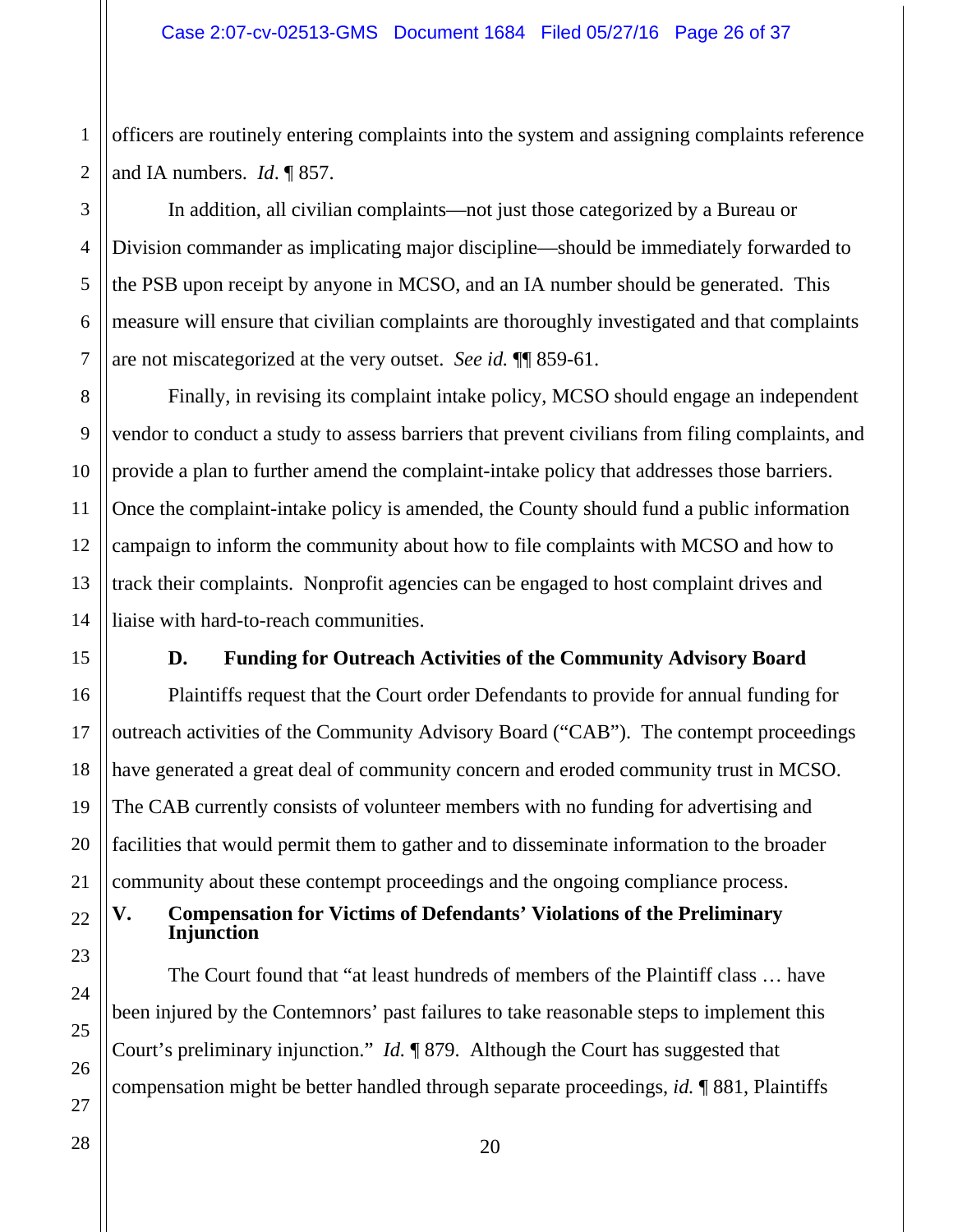1 2 respectfully submit that the immediate implementation of a claims compensation system is warranted and will simplify the process, reduce costs, and ensure maximum access to compensation to the broadest number of victims. This Court unquestionably has the power to order compensation as a remedy for civil contempt. *See Inst. of Cetacean Research v. Sea Shepherd Conservation Soc'y*, 774 F.3d 935, 958-59 (9th Cir. 2014).

Plaintiffs have conducted substantial research on models for victim compensation. After meeting and conferring, they and Defendants ("the Parties") have reached agreement on many aspects of a proposed compensation system. A document outlining the agreed-to measures and contested measures proposed by either of the Parties is attached at Tab 5a.

 The County and individual contemnors should be jointly liable for the costs of implementing the compensation system. *Gillette v. Delmore*, 979 F.2d 1342, 1347 (9th Cir. 1992) ("Municipal liability under section 1983 attaches . . . where 'a deliberate choice to follow a course of action is made from among various alternatives by the official or officials responsible for establishing final policy with respect to the subject matter in question.'") (quoting *Pembaur v. City of Cincinnati*, 475 U.S. 469, 483-84 (1986) (plurality opinion)). Sheriff Arpaio should also be *personally* liable (jointly and severally with the County and other contemnors) for compensating persons who were detained as a result of his deliberate decision not to comply with the preliminary injunction. Because of his primary role in the contempt, Sheriff Arpaio should be required to deposit \$300,000 of his personal funds by July 1, 2016, to provide initial funding for a notice and outreach program (*see infra* Part V.B.2) and for compensation to victims of his contempt. He should not be reimbursed with public funds, although Maricopa County will be liable in case of his nonpayment pursuant to its municipal liability obligations. The County, Arpaio, and other contemnors, Chief Sheridan, former Chief Sands, and Lieutenant Sousa, should be jointly and severally liable for all costs of compensation including those beyond the initial fund of \$300,000.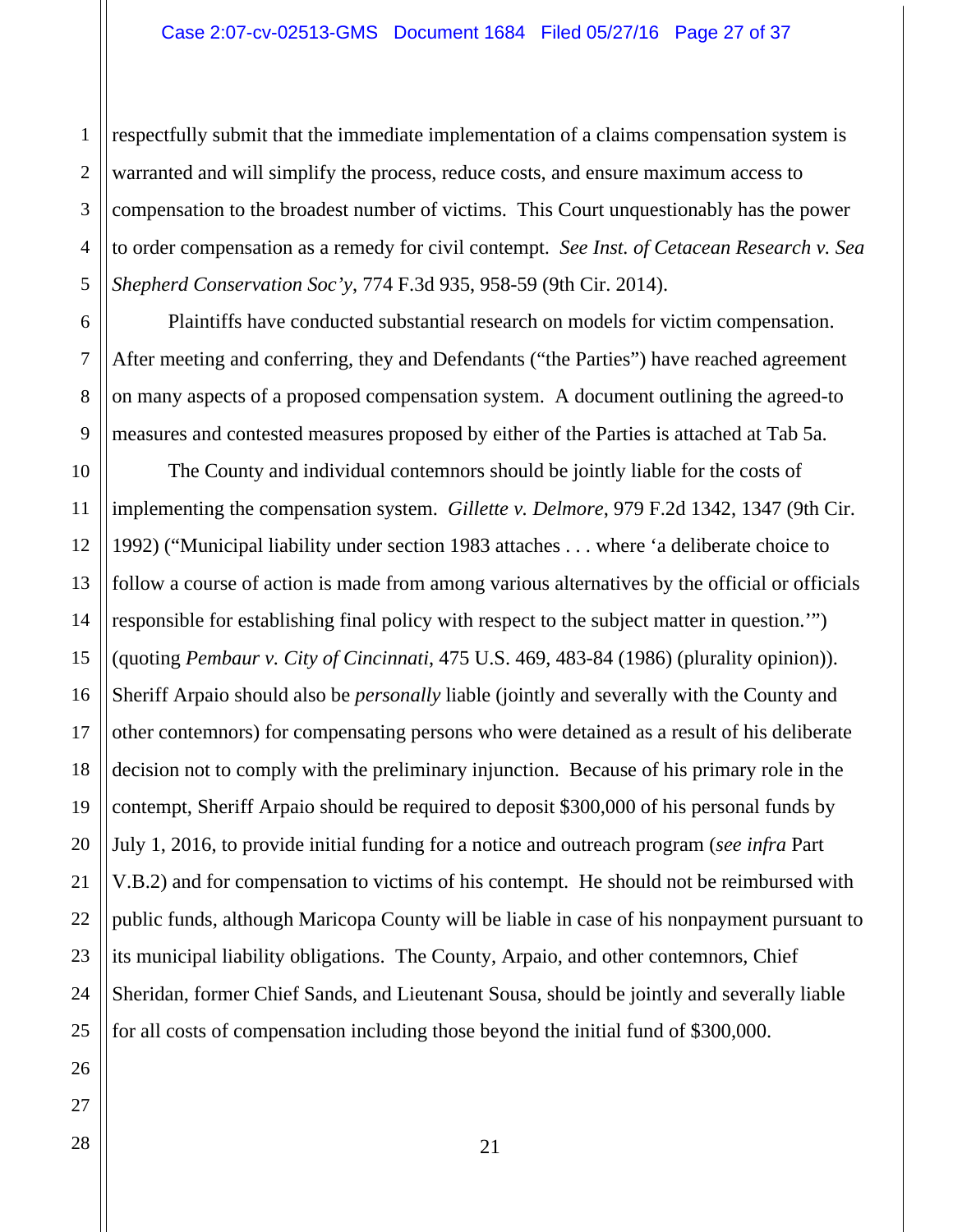#### **A. Uncontested Features of the Compensation System**

The Parties largely agree that the Court should adopt a claims process that compensates victims for their unlawful detention and, in some cases, for collateral physical harm, lost wages, and emotional distress. Following are some of the key features of the joint proposal:

(1) **Appointment of an Administrator**: The Court should appoint BrownGreer PLC, an independent, experienced firm, to design and to implement the claims compensation process.

9 10 (2) **Notice and Outreach:** BrownGreer should develop and implement a targeted, culturally-appropriate notice and outreach campaign to identify victims of the Defendants' contempt and to publicize the claims compensation process.

(3) **Opt-In Structure**: Victims' participation in the scheme will be voluntary. Claimants who are eligible and participate will waive and extinguish any right they might otherwise have to obtain relief for the same conduct through any other avenue. The rights of those who do not participate in the claims process will not be affected.

(4) **Award Process**: Each claimant will have a 12-month window to apply and must establish by a preponderance of the evidence that he or she is entitled to compensation. Once a prima facie case of detention in violation of the preliminary injunction, Defendants will have an opportunity to offer rebuttal evidence, including credible testimonial evidence. BrownGreer will be responsible for evaluating the credibility of any evidence and the competency of witnesses. The Court should set an award schedule for unlawful detentions based on the length of detention and authorize BrownGreer to determine reasonable compensation for other harms proximately caused by such detentions.

24 25 26 27 (5) **No Appeal Rights:** Although claimants and Defendants may request reconsideration by BrownGreer if they disagree with the initial determination, by availing themselves of this process, claimants agree they shall have no further recourse to this Court or any other tribunal to challenge BrownGreer's determination.

28

1

2

3

4

5

6

7

8

11

12

13

14

15

16

17

18

19

20

21

22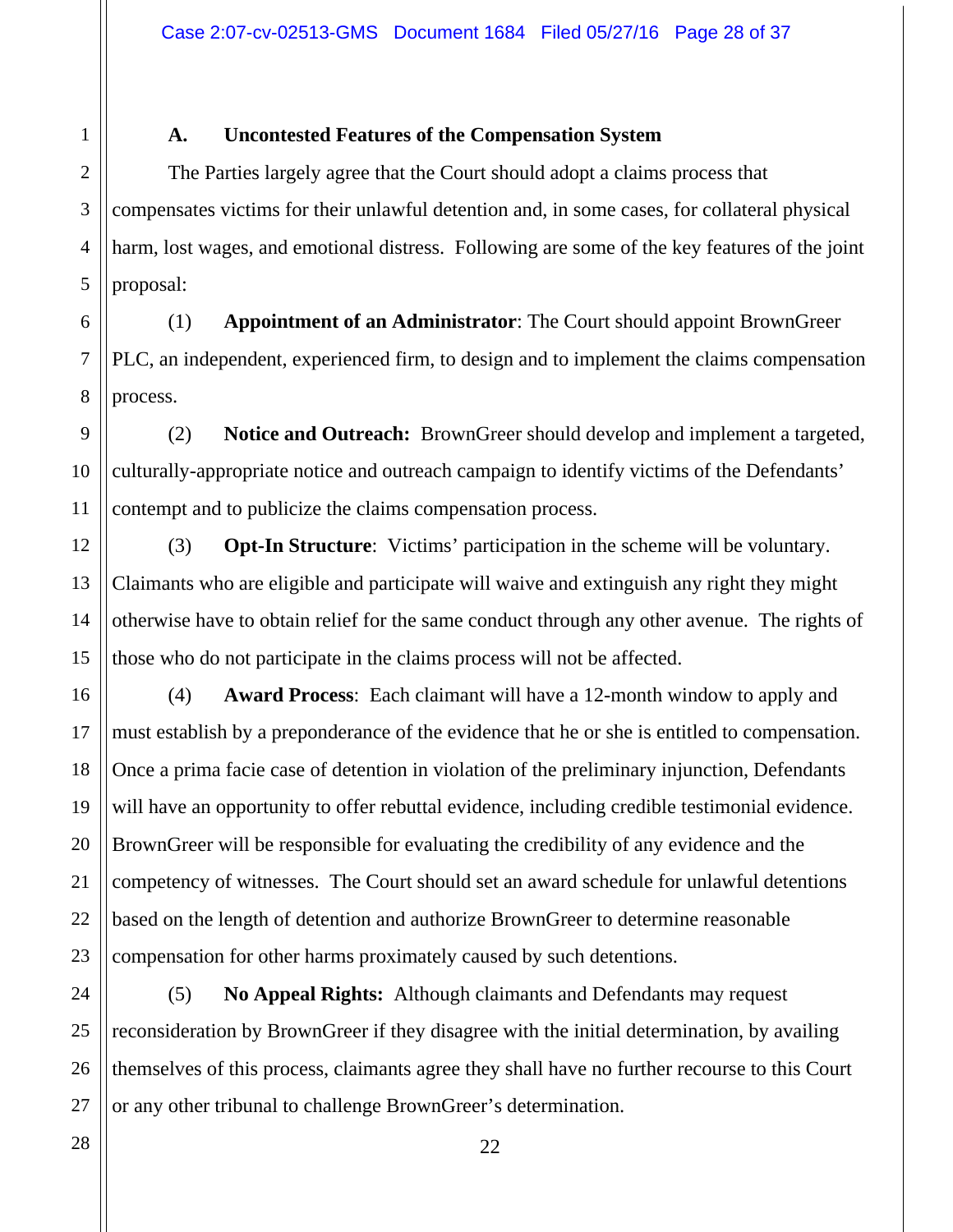#### **B. Plaintiffs' Proposed Provisions for Claims Compensation System**

The Court should adopt Plaintiffs' proposals on the issues that remain in dispute. Without such measures, there will be a substantial risk that members of the Plaintiff class will not be aware of the availability of compensation and will be prejudiced in their ability to obtain just compensation.

#### **1. Scope of Relief**

*All* persons detained by MCSO in violation of the preliminary injunction should be eligible to participate in the claims process. *See* Ex. 5a at II.B-C. Defendants contend that compensation should only be available to those detained on traffic stops, but the preliminary injunction applied more broadly. *See*, *e.g.*, Contempt Findings ¶ 158 ("HSU continued its workplace enforcement and other operations . . . in violation of the preliminary injunction").

Further, individuals who were detained in violation of the preliminary injunction after the Court's Order of May 24, 2013 should be eligible to participate in the compensation plan.<sup>7</sup> The Court made "[t]he preliminary injunction entered by this Court on [December] 23, 2011 . . . permanent" by subsequent orders. Supplemental Permanent Injunction ¶ 58. To the extent Defendants contend that there were no such detentions after May 2013, they will not be harmed by imposition of this measure.

1

2

3

4

5

6

7

8

9

10

11

12

13

14

15

16

17

18

21

#### **2. Budget for Notice and Outreach Campaign**

19 20 22 The Court should set a budget of \$200,000 to conduct the type of outreach campaign that has the best chance of reaching class members who were subjected to illegal detentions. This amount is needed to secure advertising on radio stations with the largest Latino audiences and maximize the chances of reaching individuals who were detained. This  $\overline{a}$ 

Quarterly Report (Doc. 1667-1) at 2-3.

<sup>23</sup> 24 25 26 27 <sup>7</sup> Though the Court is correct that Plaintiffs did not present examples of post-2013 violations as part of the contempt hearings (Contempt Findings ¶ 878), Plaintiffs cannot exclude the possibility that MCSO has engaged in wrongful detentions on the basis of suspected unlawful immigration status after that date. Indeed, at least one document disclosed to the Monitor after the contempt hearing raises that concern. It appears that in December 2015, an MCSO deputy improperly prolonged a traffic stop of a Plaintiff class member solely to inquire about an ICE administrative warrant, which is not based upon probable cause to believe a crime has been committed. *See* Pls.' Comments on Monitor's Draft Seventh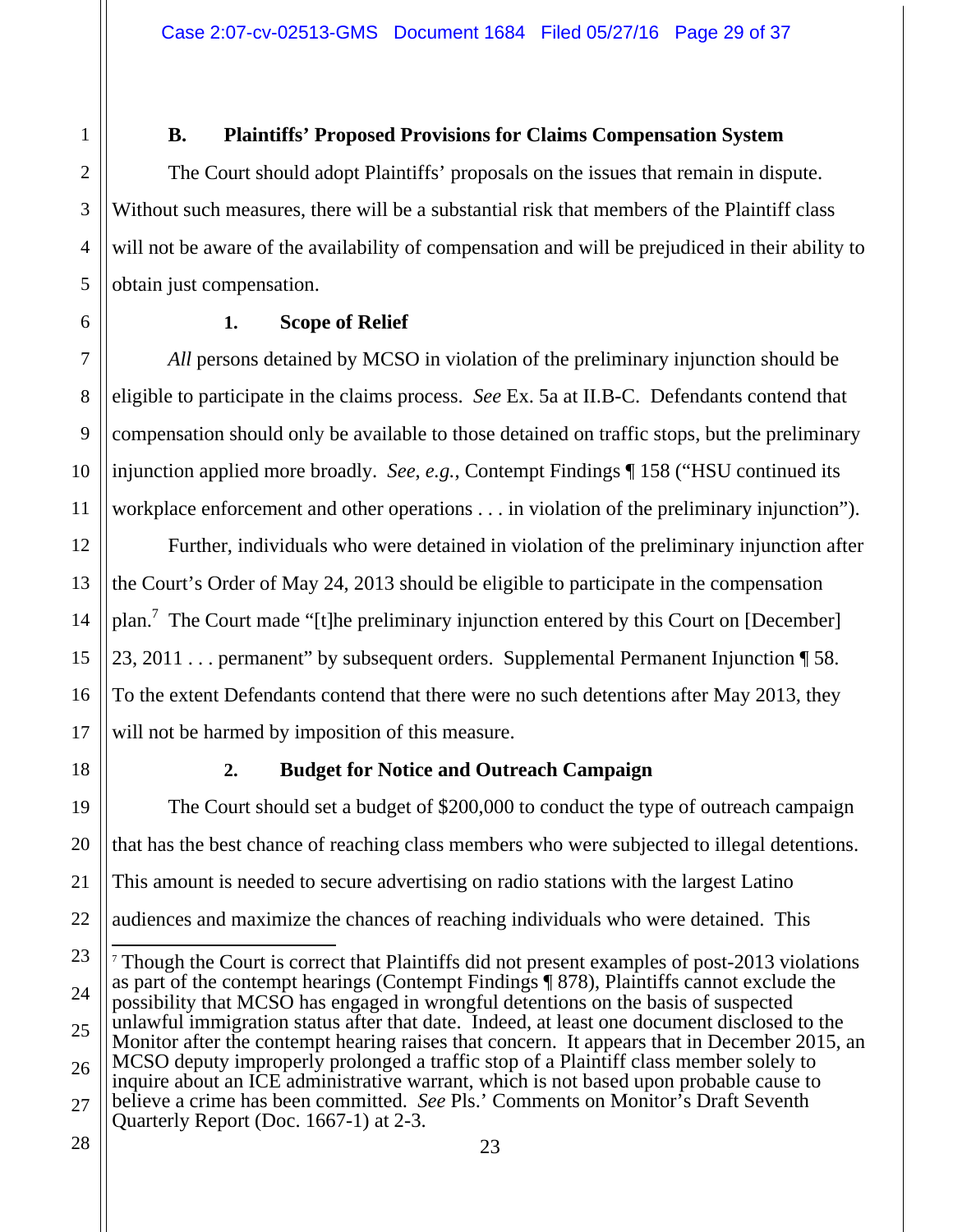2 3 4 outreach is all the more essential because Defendants have not undertaken independent efforts to locate individuals harmed by violations of the preliminary injunction, and they failed to document all immigration detentions. Contempt Findings ¶ 159. The \$100,000 proposed by the County will not suffice to notify potential claimants,

1

5

6

7

8

9

10

11

17

21

22

23

#### **3. Base Payment for Wrongful Detentions**

Plaintiffs propose that successful claimants receive no less than a base amount of \$1,500 for an unlawful detention and, when detention exceeded one hour, \$1,000 for each additional 20 minutes of detention past the first hour. Defendants' proposed base amounts do not provide adequate compensation for the willful contempt.<sup>8</sup> Plaintiffs' proposed base payment schedule is consistent with damages recorded in similar cases.

#### **4. No Cap on Awards for Special Harms**

12 13 14 15 16 18 19 20 Defendants contend that special damages for individuals who were injured or suffered emotional distress should be subject to a cap. The Court should reject that contention. Courts routinely award compensatory damages for physical harm and emotional distress.<sup>9</sup> BrownGreer has sufficient experience and understanding of the range of awards for physical harm and emotional distress and can assess the individual circumstances as they are presented. An arbitrary cap is unwarranted and is likely to leave victims of Defendants' contempt with inadequate compensation. Similarly, there should be no cap on compensation for economic harms, such as lost wages and out-of-pocket expenses, caused by Defendants' contempt. Such awards are entirely appropriate, and courts routinely award such damages.<sup>10</sup>

<sup>24</sup> 25 26  $\overline{a}$ <sup>8</sup> See Tab 6 detailing awards granted by courts and settlement amounts for similar detentions. <sup>9</sup> *See*, *e.g.*, *Johnson v. Hale*, 13 F.3d 1351 1352 (9th Cir. 1994); *United Steelworkers of Am. v. Milstead*, 705 F. Supp. 1426, 1439-40 (D. Ariz. 1988) (awarding plaintiffs \$10,000 and \$17,750 in compensatory damages for unlawful detention, including for emotional distress and physical injuries). <sup>10</sup> *See Kamal v. City of Santa Monica*, 221 F.3d 1348, 2000 WL 576433, at \*1, n.3 (9th Cir.

<sup>27</sup> 2000); *O'Neill v. Krzeminski*, 839 F.2d 9, 13 (2d Cir. 1998); *see also* 22 Am. Jur. 2d Damages § 158 (2016).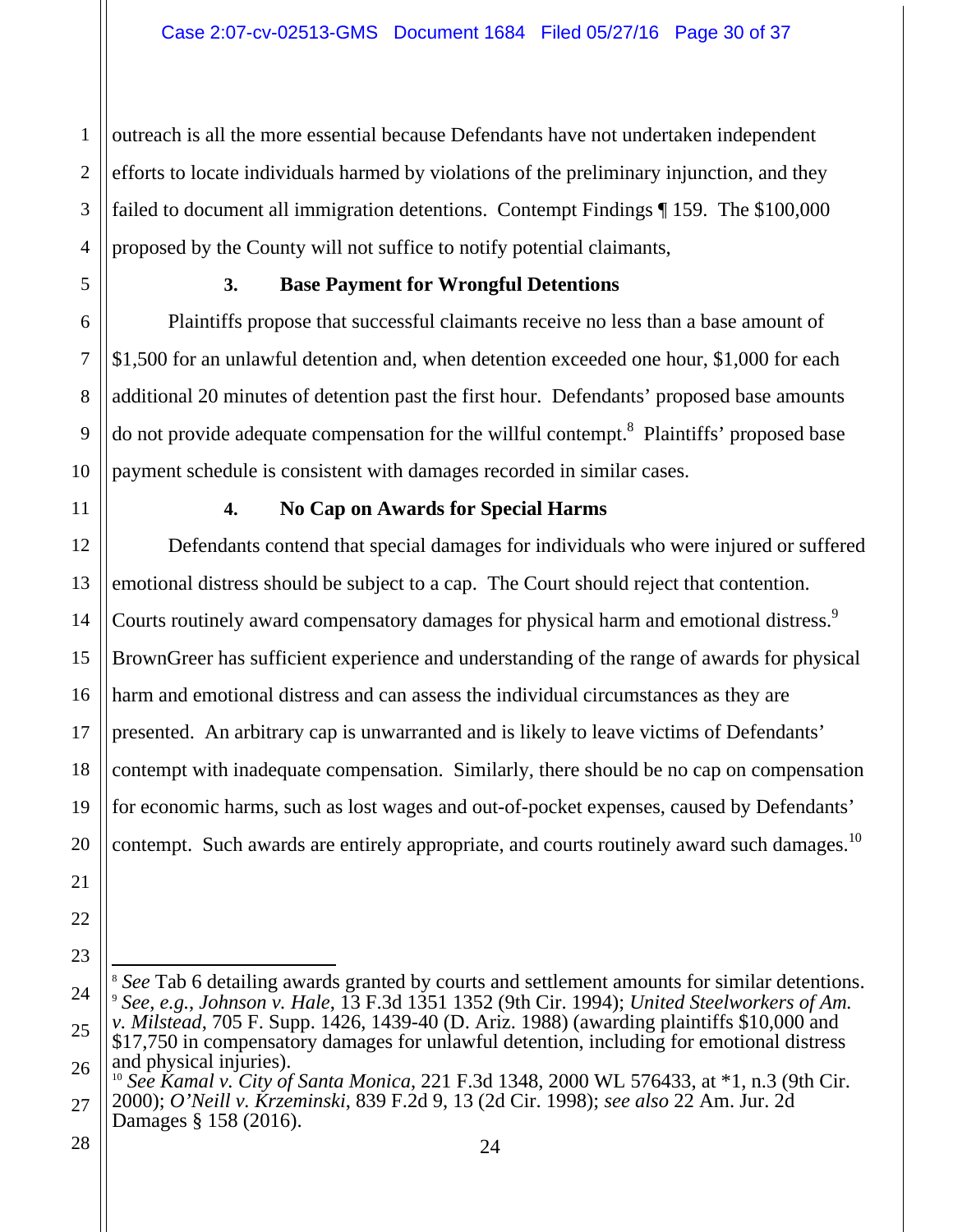#### **5. Detentions by ICE or Border Patrol Should Be Compensated**

Class members should receive compensation for all injuries proximately caused by Defendants' contempt. *Zelman v. Stauder*, 466 P.2d 766, 768-69 (Ariz. Ct. App. 1970) (describing proximate cause standard); *Shelburg v. City of Scottsdale Police Dep't*, No. CV-09-1800-PHX-NVW, 2010 WL 3327690, at \*9 (D. Ariz. Aug. 23, 2010) (noting that more than one person may be liable for proximately causing an injury). The contempt hearing revealed that at least some of these detentions occurred as a result of Sheriff Arpaio's "backup plan" to offer detainees to Border Patrol that *ICE had declined to take. See* Contempt Findings ¶ 40. In other cases, MCSO may have transferred individuals to ICE or Border Patrol custody only to see them released once a federal officer had a chance to review the case and determine detention was not appropriate. In both situations, MCSO's responsibility for the initial time in federal detention is clear and BrownGreer should be able to consider that detention and any harms arising therefrom as part of the damages award. Failure to compensate victims for such injury would leave them with a grossly inadequate remedy for MCSO's disobedience of the preliminary injunction.

#### **6. Attorneys' Fees for Successful Claimants**

Plaintiffs' desire is that the compensation claims system be non-adversarial and userfriendly. But to the extent that Defendants will contest claims or challenge awards made by BrownGreer, Defendants will no doubt be represented by counsel. To ensure claimants have a fair opportunity to obtain compensation, the claims system should provide for reasonable attorneys' fees, not to exceed a total of \$750 or the amount of the award, to a prevailing claimant. This will fairly compensate class counsel assisting claimants in this process, and will help claimants to obtain separate counsel if desired. *See Inst. of Cetacean Research*, 774 F.3d at 958-59.

#### **VI. Attorneys' Fees and Costs**

Plaintiffs' seek an award of reasonable attorneys' fees and costs for (1) the litigation of the instant civil contempt proceeding; and (2) past and future work to monitor and to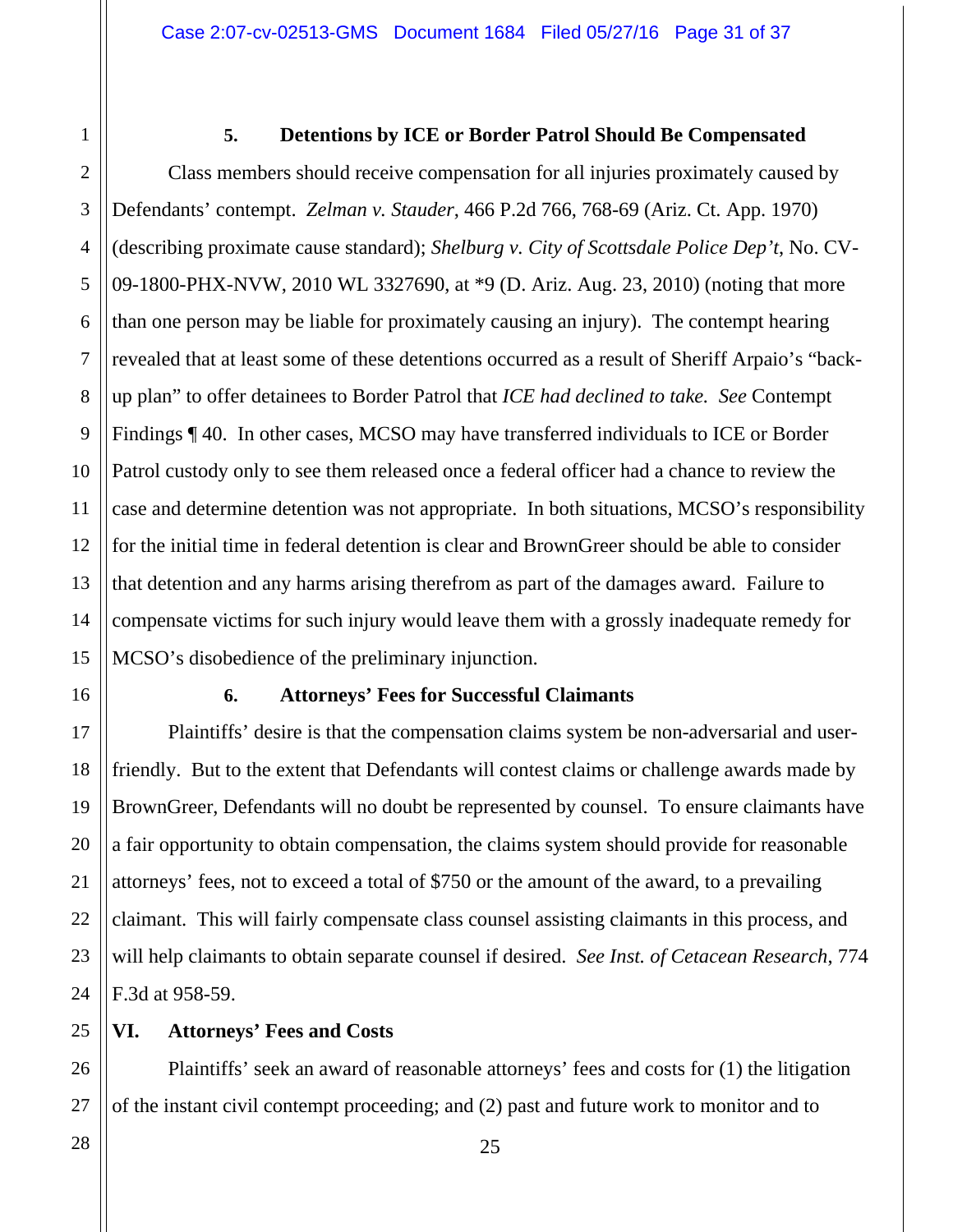secure Defendants' compliance with the Court's Supplemental Permanent Injunction. An award of fees and costs is warranted on three grounds. First, Plaintiffs should be entitled to an award of attorneys' fees and costs under 42 U.S.C. § 1988(b) as the prevailing party in this civil rights action, and as the prevailing party in the civil contempt proceeding.

Second, this Court has the discretion to award attorneys' fees as a remedy for the civil contempt, in order to coerce future compliance and to compensate the Plaintiffs for the contemnors' past noncompliance. *Perry v. O'Donnell*, 759 F.2d 702, 704 (9th Cir. 1985). Indeed, the Ninth Circuit has held that fees may be awarded even in cases in which the contempt has not been willful, to compensate the movant for the cost of bringing the contempt to the Court's attention. *Perry*, 759 F.2d at 705. Here, the contemnors' willful and repetitive violations detailed in the contempt findings (which the contemnors refused to admit prior to the contempt hearing) have required Plaintiffs to expend substantial resources in litigating the contempt proceeding, and Plaintiffs should be compensated.

Third, even if there were no finding of civil contempt, and particularly on the record of Defendants' failures to comply with numerous provisions of the Court's Supplemental Permanent Injunction and other orders, *see supra* at Part I, the Court should award fees for Plaintiffs' past and future work in monitoring the Defendants' activities to ensure that they comport with the Court's Supplemental Permanent Injunction and other orders. As an initial matter, Paragraph 157 of the Supplemental Permanent Injunction already provides that Defendants should pay Plaintiffs' fees and costs "incurred as a result of having to initiate litigation to secure enforcement, should Plaintiffs prevail in such litigation." Even if that provision was intended to apply only to "in-court" work, circumstances have now changed.<sup>11</sup> Defendants' systematic and willful noncompliance with multiple court orders, which have come to light after the Supplemental Permanent Injunction, warrants an award not just for

1

2

 $\overline{a}$  $11$  The Supreme Court has held that with respect to attorneys' fees provisions, the term "litigation" can encompass fees incurred in monitoring post-judgment compliance even if it does not involve "courtroom" work, so long as it "was as necessary to the attainment of adequate relief for their client as was all of their earlier work in the courtroom." *Pennsylvania v. Del. Valley Citizens' Council*, 478 U.S. 546, 557-58 (1986).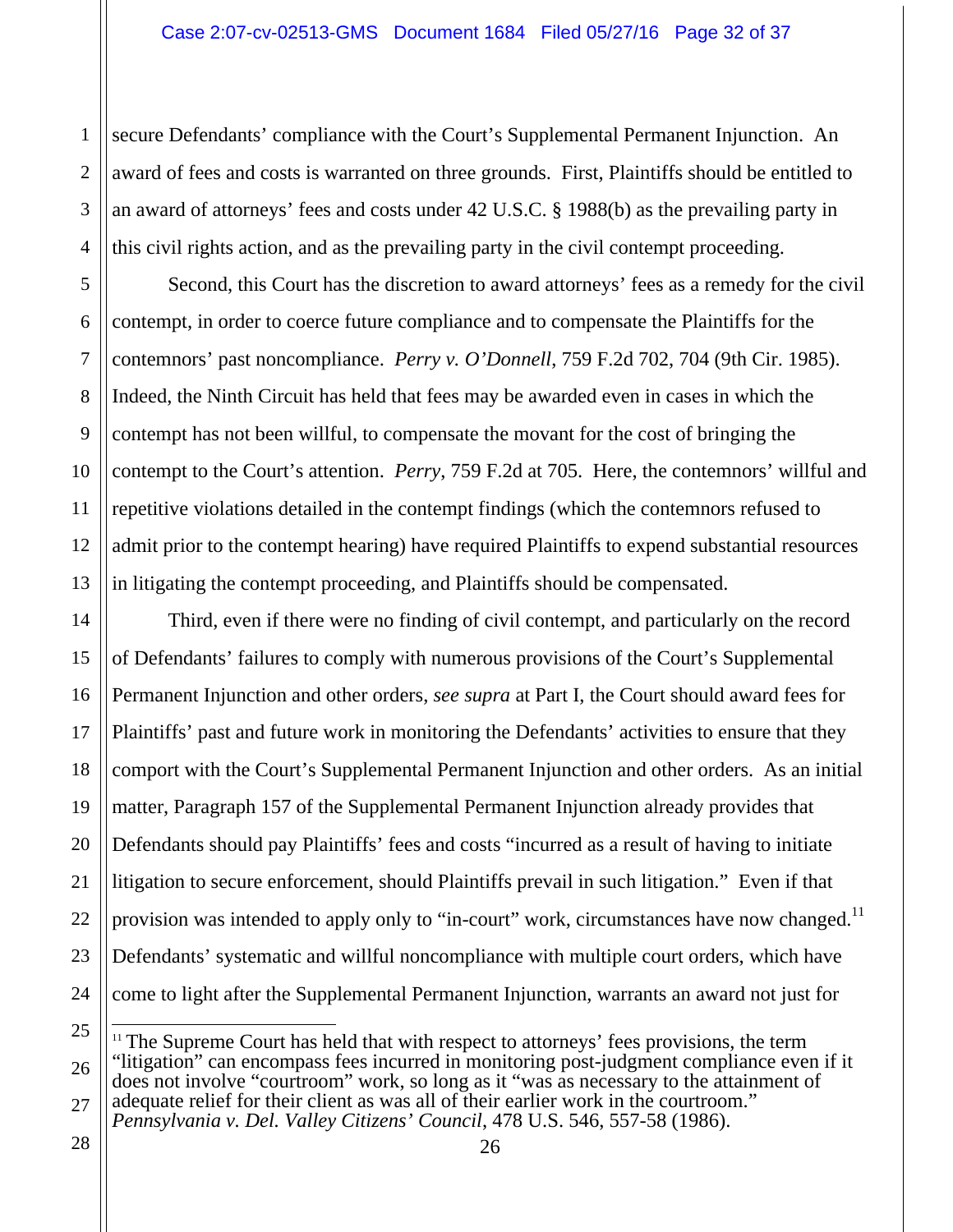1 2 3 4 5 prevailing in in-court "litigation," but also for monitoring and securing Defendants' compliance with the Court's orders, including but not limited to review of proposed policies, trainings, and other documents; correspondence with the Defendants concerning compliance issues; and participation in meetings with the Monitor and/or Defendants related to compliance.

6 7 8 9 10 11 12 13 14 15 16 17 18 19 20 21 22 23 The Ninth Circuit has held that fees may be awarded to a prevailing § 1988 plaintiff fees for post-judgment work monitoring compliance with injunctions and other court-ordered obligations. *Balla v. Idaho*, 677 F.3d 910, 914 (9th Cir. 2012) (injunction); *Prison Legal News v Schwarzenegger*, 608 F.3d 446, 452 (9th Cir. 2010) (consent decree); *Keith v. Volpe*, 833 F.2d 850, 855-57 (9th Cir. 1987) (settlement agreement); *see also Del. Valley Citizens' Council*, 478 U.S. at 557-59 (affirming fee award under Clean Air Act for post-judgment work monitoring defendant's compliance and construing Clean Air Act provision to be consistent with fees cases under  $\S$  1988).<sup>12</sup> Indeed, in *Balla*, the Ninth Circuit affirmed the district court's award of attorneys' fees to plaintiffs' class counsel for work on a contempt motion that was denied (on mootness grounds because Defendants complied after the filing of the contempt motion), and more generally for monitoring compliance with a permanent injunction.<sup>13</sup> 677 F.3d at 914-15. In light of this Court's findings that Sheriff Arpaio and Chief Deputy Sheridan and others at MCSO willfully and deliberately violated numerous court orders, expressed defiance of court orders to subordinates at MCSO, and repeatedly made false statements on the witness stand in this civil contempt proceeding, an award of attorneys' fees is warranted to compensate the Plaintiffs for the substantial resources they have expended to hold Defendants accountable for their past noncompliance (including but not limited to the three counts of civil contempt). Going forward, an order providing for the  $\overline{a}$ 

<sup>24</sup> 25 26  $12$  That some of the foregoing cases concerned consent decrees or settlement agreements does not affect their applicability here, as the Ninth Circuit focused on whether the plaintiffs' monitoring work caused the defendants "to fulfill their *obligations* 'more speedily and reliably.'" *Prison Legal News*, 608 F.3d at 451 (quoting *Keith*, 833 F.2d at 857) (emphasis added).

<sup>27</sup> <sup>13</sup> *Balla* was decided under the fee provision of the Prison Litigation Reform Act, which places additional restrictions on § 1988's fee standard. *See* 677 F.3d at 918.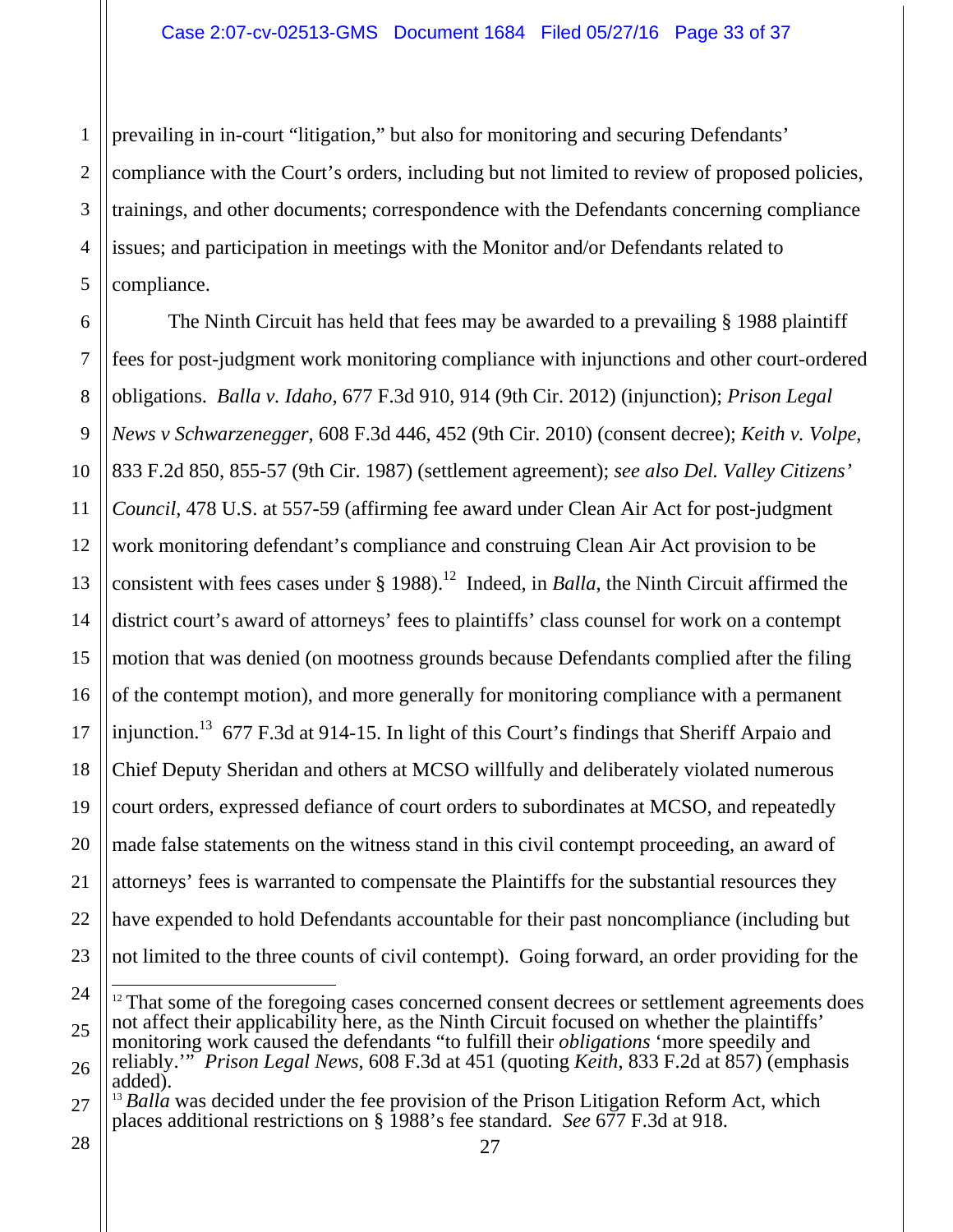payment of fees to the Plaintiffs for this work will help to ensure that Defendants comply in the future with the Court's orders, by providing Plaintiffs with adequate resources to monitor closely for recurrences of noncompliance and by putting coercive pressure on the Defendants to comply. Plaintiffs have had to expend substantial funds and attorney time, even hiring additional staff, specifically to enforce Defendants' compliance with this Court's orders.

Plaintiffs intend to file an application for attorneys' fees and costs relating to the civil contempt proceedings and to past work monitoring Defendants' compliance with the Supplemental Permanent Injunction by June 24, 2016, and request leave to submit periodic applications for attorneys' fees and costs for compliance work in the future, until the Defendants are finally deemed by the Court to be in compliance. *See Balla*, 677 F.3d at 915 (noting appellate jurisdiction to review "[p]eriodic fee awards for monitoring compliance with a final judgment"). The County and contemnors should be jointly and severally liable.

#### **VII. Inadequacy of Remedies for Civil Contempt and Future Remedies**

Even if the Court adopts all of the foregoing requested remedies, the Plaintiff class will not achieve full relief for the Defendants' repeated and willful contempt of court. It is unlikely that all victims of Sheriff Arpaio's deliberate violations of the preliminary injunction order can be located and compensated. And as the Court has found, there can be no doubt that evidence of further violations of the rights of the Plaintiff class has been irretrievably lost through the Defendants' discovery violations, spoliation of evidence, and willful defiance of the Court's discovery-related orders.

In addition, the Court has found that Sheriff Arpaio and Chief Deputy Sheridan "made multiple intentional misstatements of fact while under oath" in the contempt hearing, Contempt Findings at 3, ¶ 326; that Sheridan made intentionally false statements to the Monitor about two different subjects, *id.* ¶¶ 229-30; and that Sheridan, Captain Bailey, and defense counsel Michele Iafrate made or caused a deceptive statement to the Monitor in violation of a court order, *id.* ¶ 348.

1

2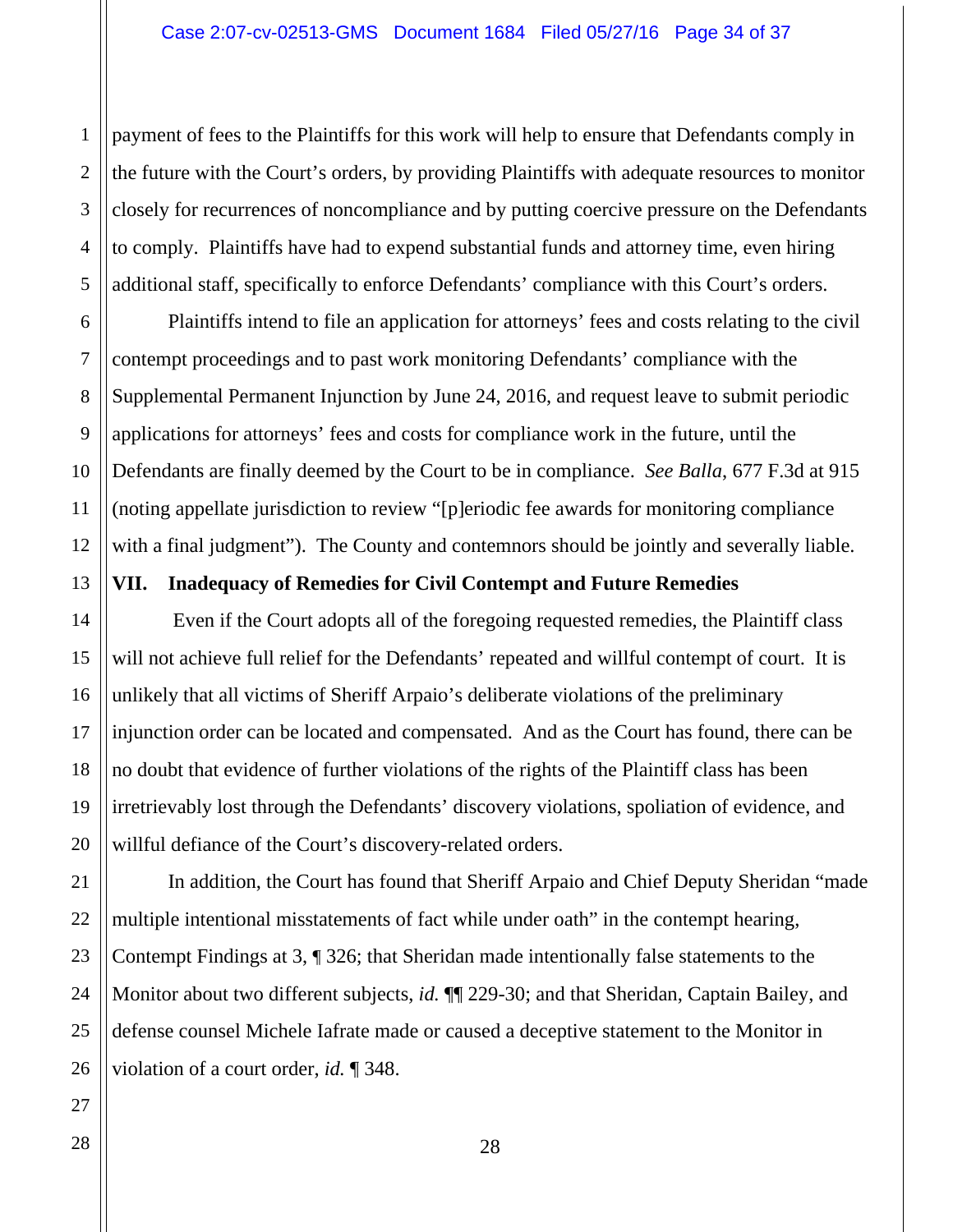Under these circumstances, and in light of the Court's specific findings that the contemnors willfully violated the Court's orders, a referral should be made to the United States Attorney, to investigate Sheriff Arpaio and Chief Deputy Sheridan for criminal contempt (18 U.S.C. §§ 401, 402) and possibly for other violations of federal law including perjury (18 U.S.C. § 1621), obstruction of justice (18 U.S.C. § 1509), and making of false statements to the Court-appointed Monitor (18 U.S.C. § 1001).

Finally, Plaintiffs believe that the Court's findings (¶¶ 342-48) warrant an order directing Captain Bailey and defense counsel Michele Iafrate to show cause why they should not be held in civil contempt and, as to Ms. Iafrate, why she should not be referred to the State Bar for disciplinary proceedings.

#### **CONCLUSION**

Plaintiffs respectfully request that the Court issue an order imposing the foregoing remedies against Defendants and the individual contemnors, as a remedy for the civil contempt and in the exercise of the Court's inherent authority to enforce compliance with its orders to protect the Plaintiff class.

| Cecillia D. Wang ( <i>Pro Hac Vice</i> )<br>Andre I. Segura (Pro Hac Vice)<br>Nida Vidutis*<br><b>ACLU</b> Foundation<br>Immigrants' Rights Project |
|-----------------------------------------------------------------------------------------------------------------------------------------------------|
| Daniel Pochoda<br>Brenda Muñoz Furnish<br><b>ACLU</b> Foundation of Arizona                                                                         |
| Anne Lai ( <i>Pro Hac Vice</i> )                                                                                                                    |
| Stanley Young ( <i>Pro Hac Vice</i> )<br>Tammy Albarran (Pro Hac Vice)<br>Lauren E. Pedley (Pro Hac Vice)                                           |
| 29                                                                                                                                                  |

By: /s/ *Cecillia D. Wang*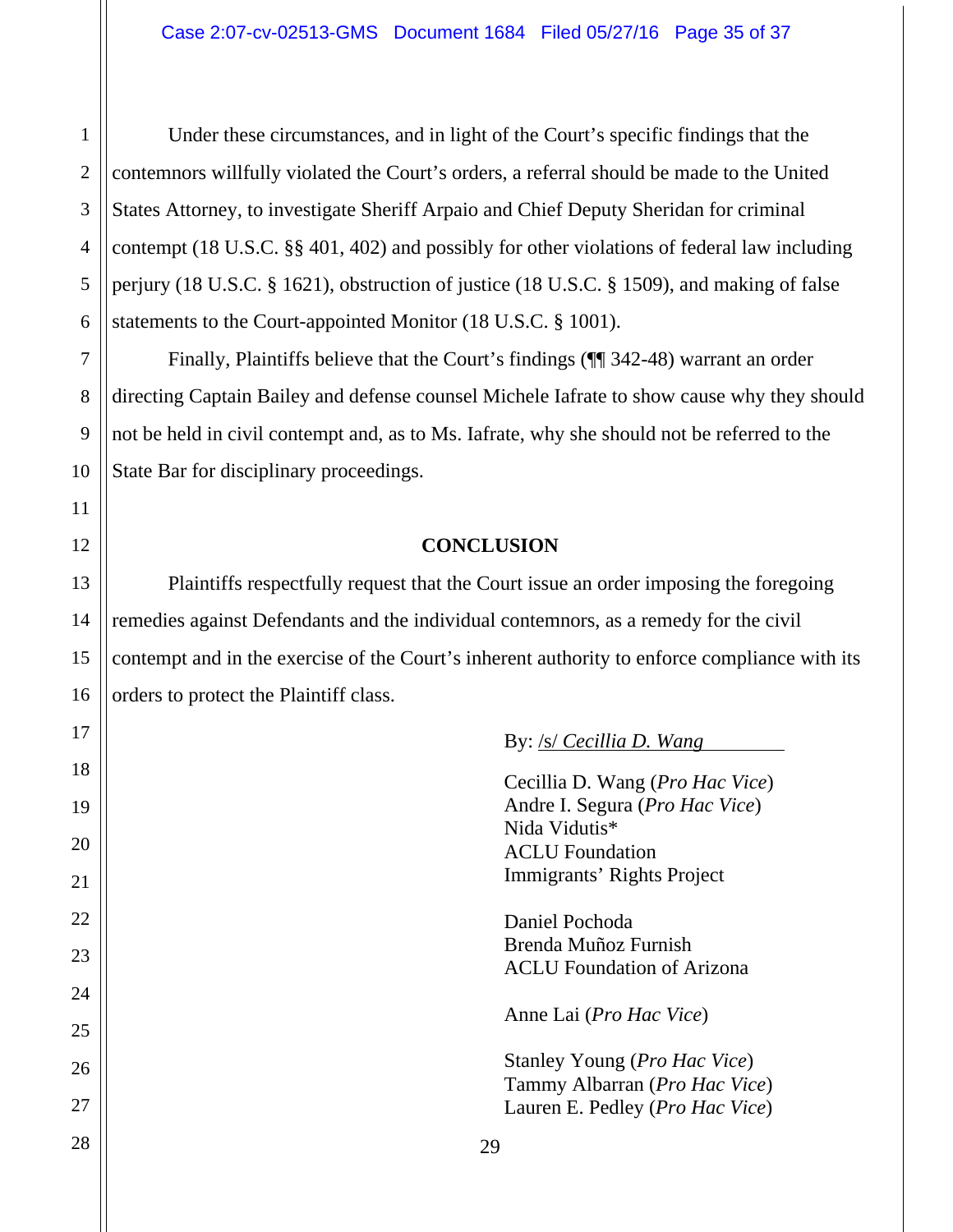Covington & Burling, LLP Jorge M. Castillo (*Pro Hac Vice*) Julia Gomez\* Mexican American Legal Defense and Educational Fund James B. Chanin (*Pro Hac Vice*) *Attorneys for Plaintiffs*  \*Applications for admission pro hac vice forthcoming